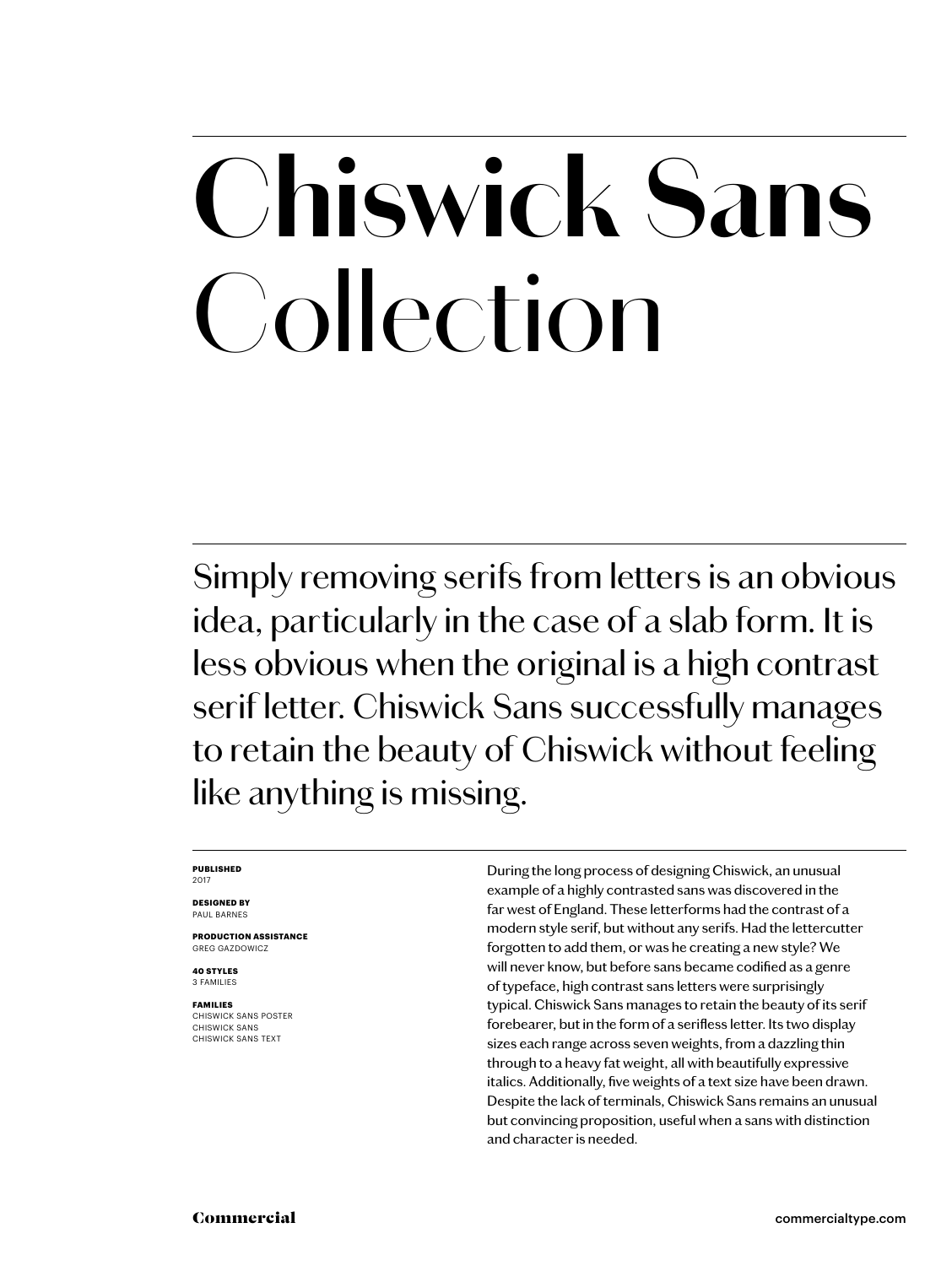### **RECOMMENDED MINIMUM & MAXIMUM SIZES**

CHISWICK SANS TEXT 8 – 18 PT The former English East India Company – established in 1600 – was granted their Royal Charter by Queen Elizabeth. In their initial seven voyages they fitted out for India, their central preserve being opal, cotton, silk cotton, and opium. In 1609 they partnered with

CHISWICK SANS<br>24-90 PT

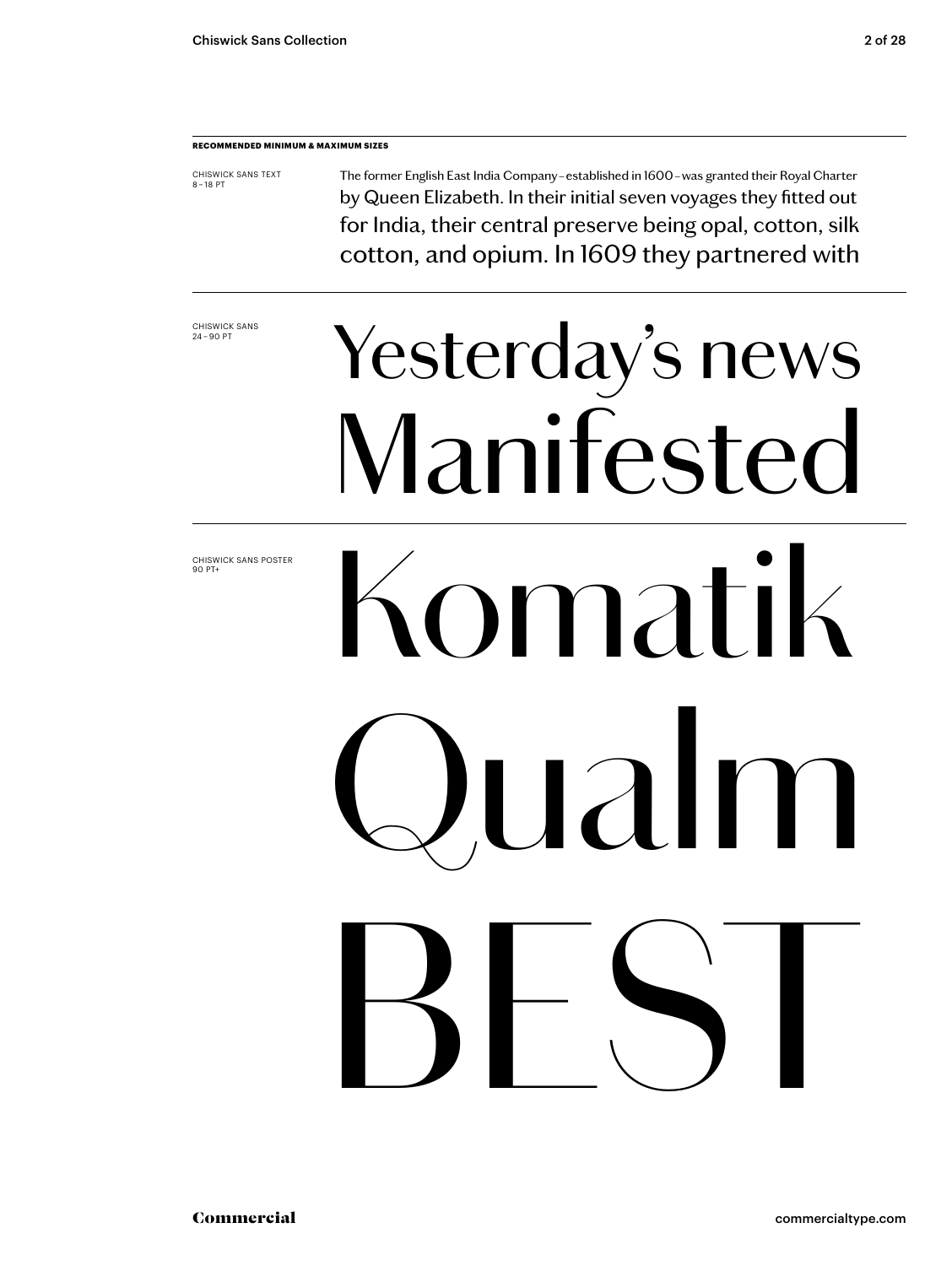### **Chiswick Sans** Poster

High-contrasted sans serifs were surprisingly typical on gravestones in west England long before this genre came to typefounding. Chiswick Sans shares the beauty of its serif forebearer, but in a serifless letter.

### **PUBLISHED** 2017

**DESIGNED BY** PAUL BARNES

**14 STYLES** 7 WEIGHTS W/ ITALICS

### **FEATURES**

PROPORTIONAL LINING FIGURES FRACTIONS (PREBUILT AND ARBITRARY) SUPERSCRIPT/SUBSCRIPT

Chiswick Sans Poster has extreme contrast between thick and thin strokes, making it a clever alternative to the high contrast modern serif where an elegant and refined letterform is required. With a gloriously expressive and striking italic, it shows how a letterform from the past can resonate in the contemporary world. Suitable for the largest display sizes in graphic design and editorial design, Chiswick Sans Poster was first used in *Document Journal*, where its quiet elegance and unusual shapes paired well with avant garde fashion, art, and photography.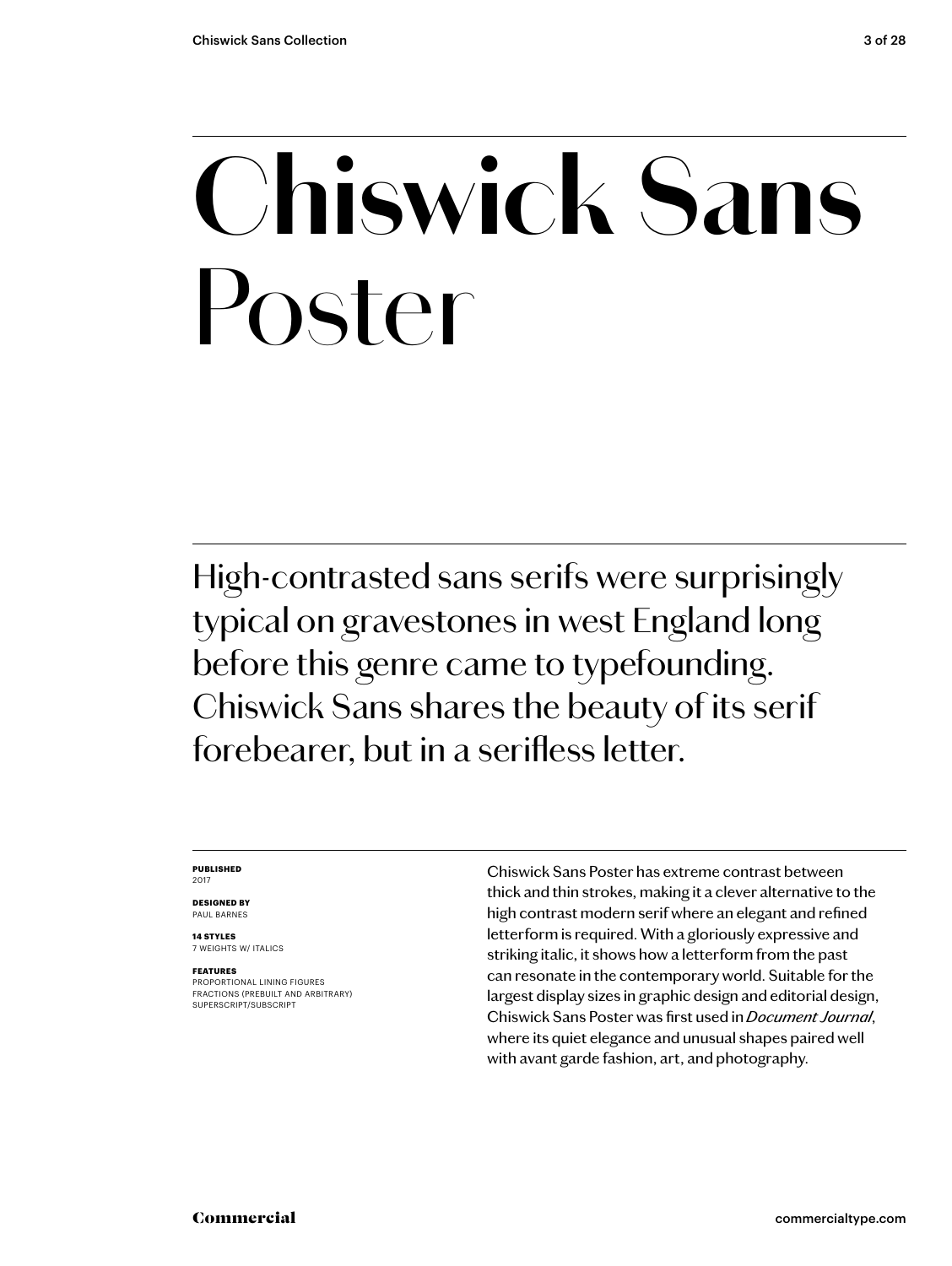# Maßnahme REQUITED Completed

CHISWICK SANS POSTER THIN, 96 PT

*Köszönhető* 





CHISWICK SANS POSTER THIN ITALIC, 96 PT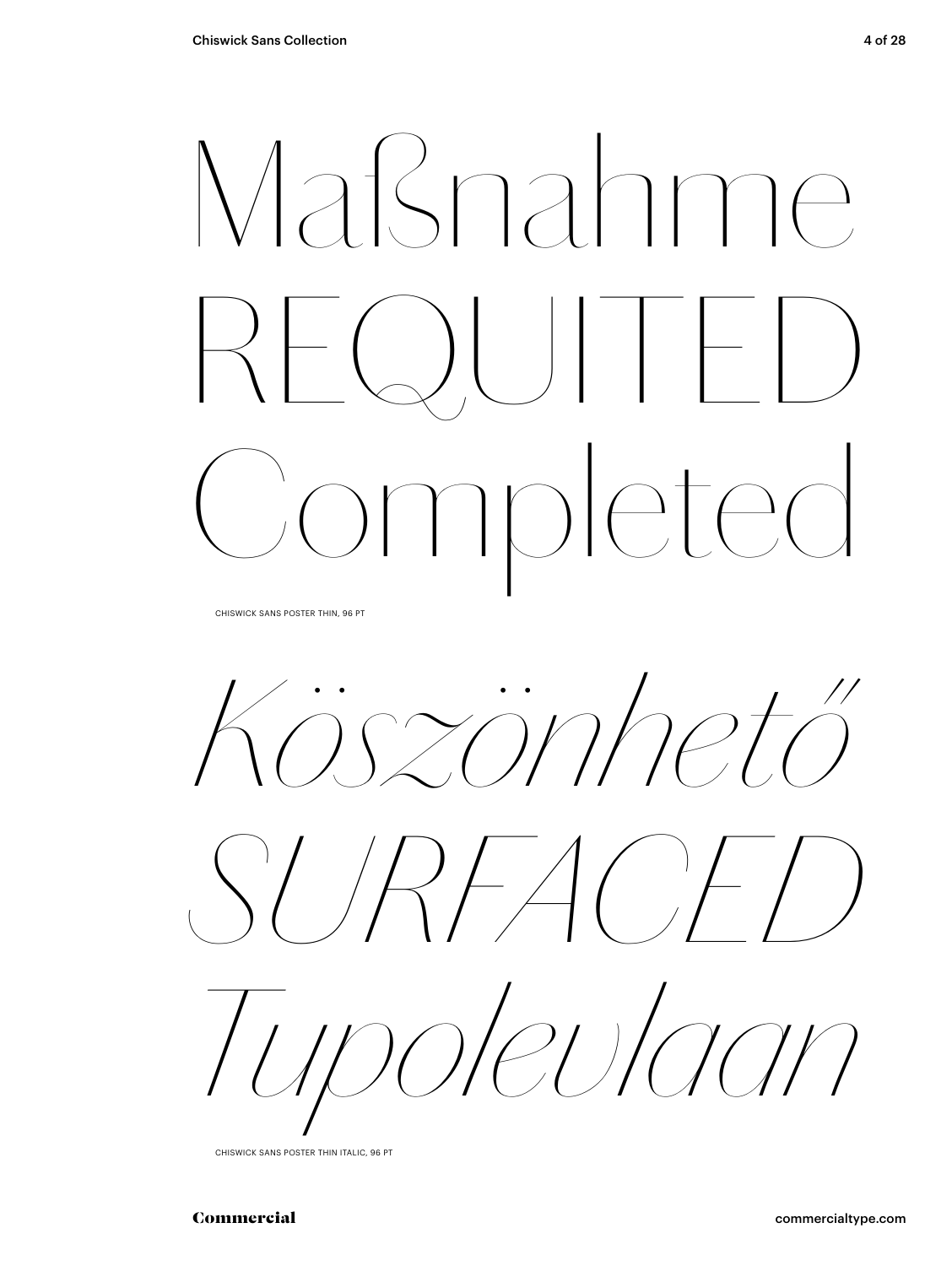## Generation FINISHING Myšlenkové CHISWICK SANS POSTER EXTRALIGHT, 96 PT

*Sirviéndose PREŠERNA Lightwaves*

CHISWICK SANS POSTER EXTRALIGHT ITALIC, 96 PT [ALTERNATE R s]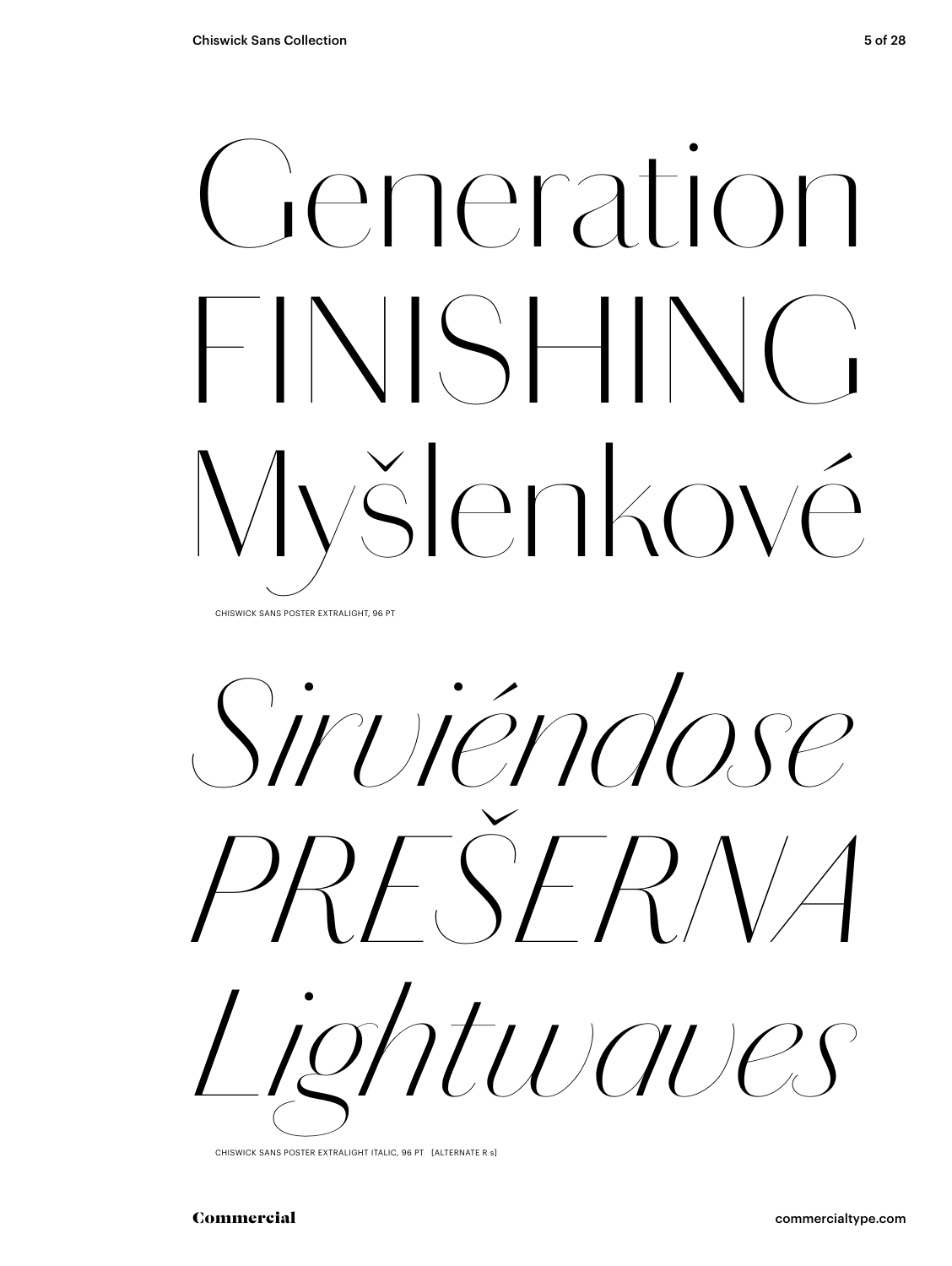# Quantifiers VELJENSÄ Metonimija

CHISWICK SANS POSTER LIGHT, 96 PT [ALTERNATE Q]

*Hazardous ALLIANCE Excessively*

CHISWICK SANS POSTER LIGHT ITALIC, 96 PT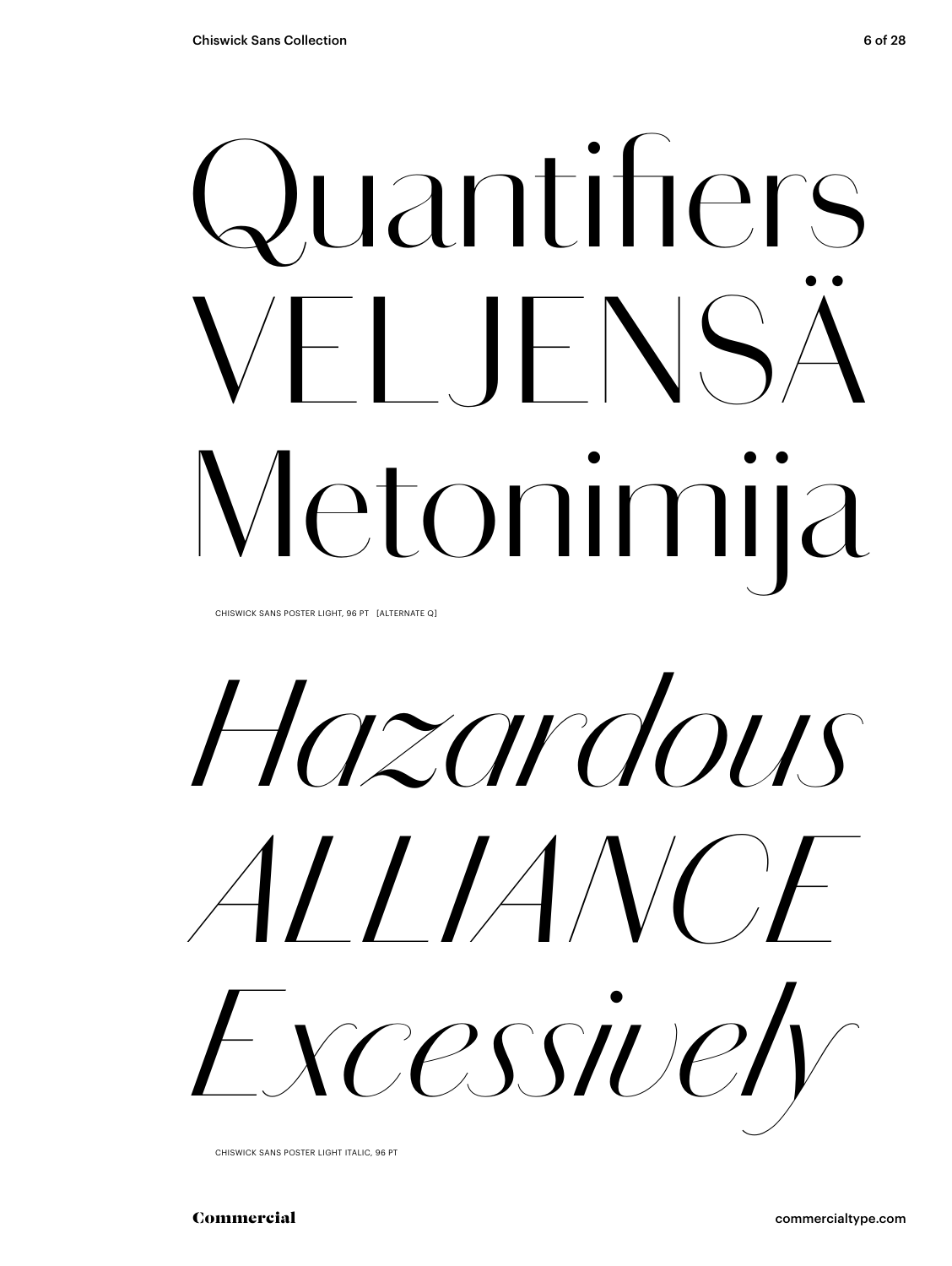## Uncharted HISTORIC) galement CHISWICK SANS POSTER REGULAR, 96 PT [ALTERNATE R g]

*Realização BREWERY Oxygenizer*

CHISWICK SANS POSTER REGULAR ITALIC, 96 PT [ALTERNATE x y z]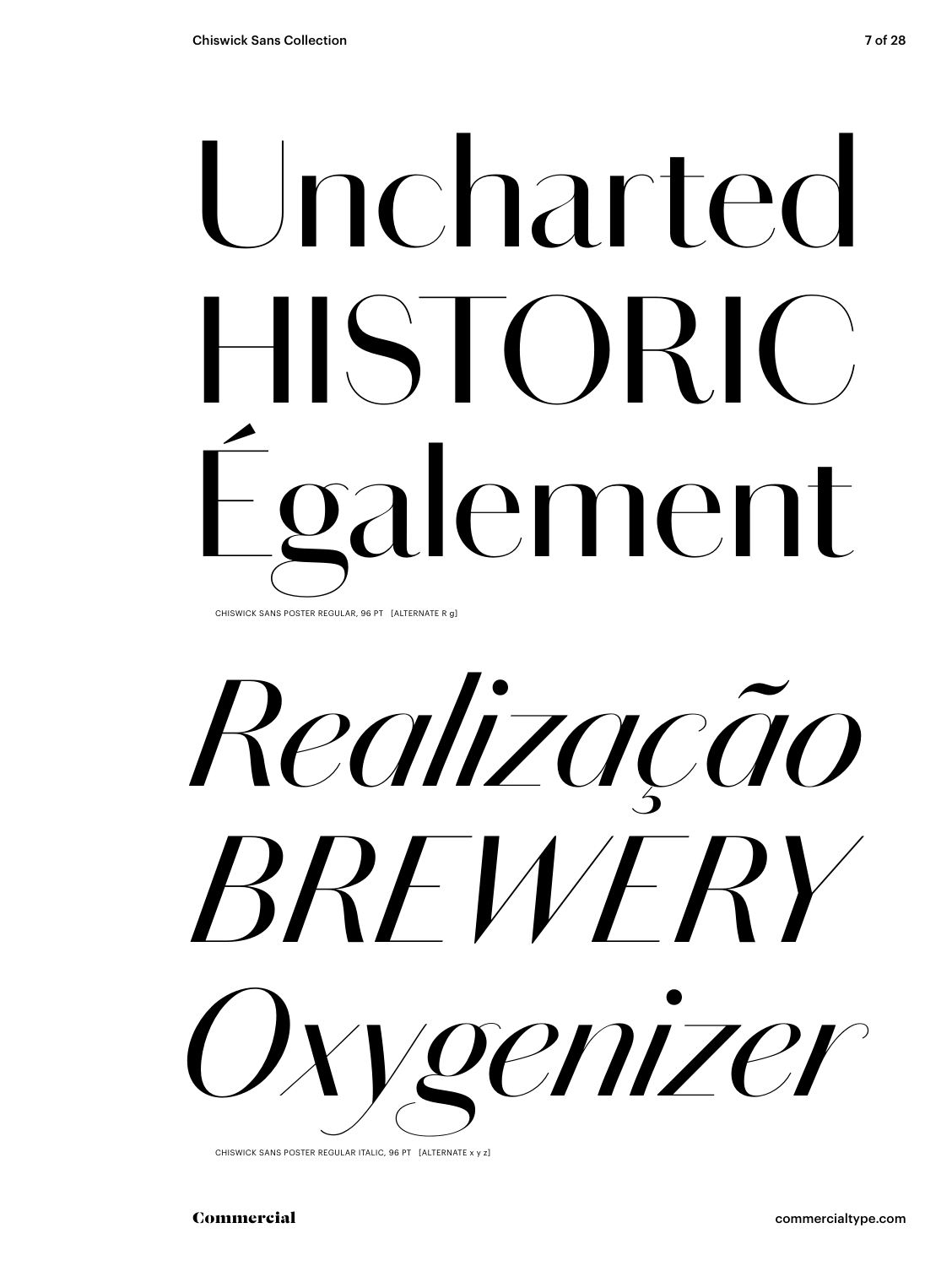## **Vociferous CLASSIFY Depășește** CHISWICK SANS POSTER SEMIBOLD, 96 PT

*Mechanics SIRADAĞI Bevægelse*

CHISWICK SANS POSTER SEMIBOLD ITALIC, 96 PT [ALTERNATE g s]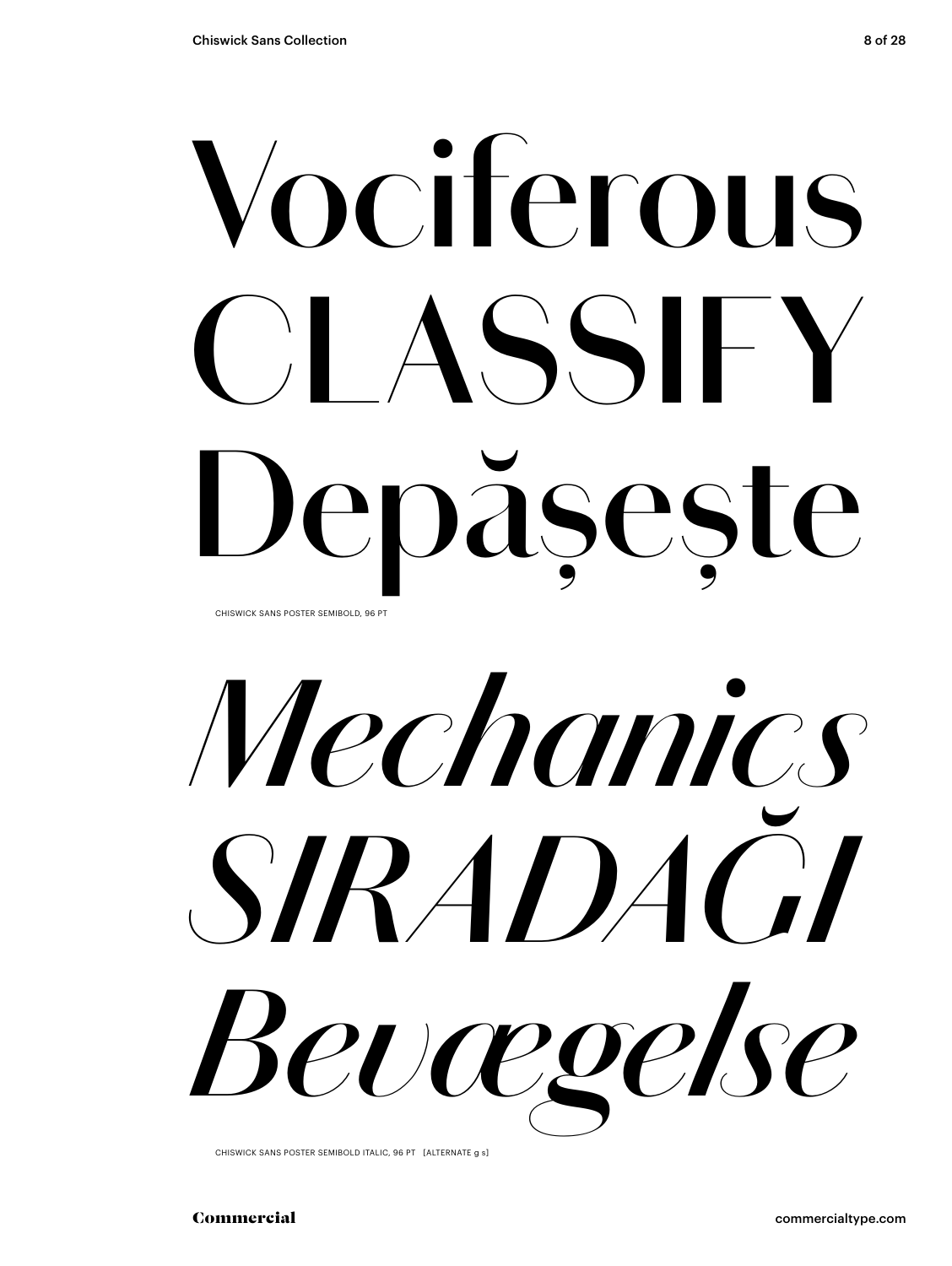## **Obecność JISSEJĦU Safeguard** CHISWICK SANS POSTER BOLD, 96 PT



CHISWICK SANS POSTER BOLD ITALIC, 96 PT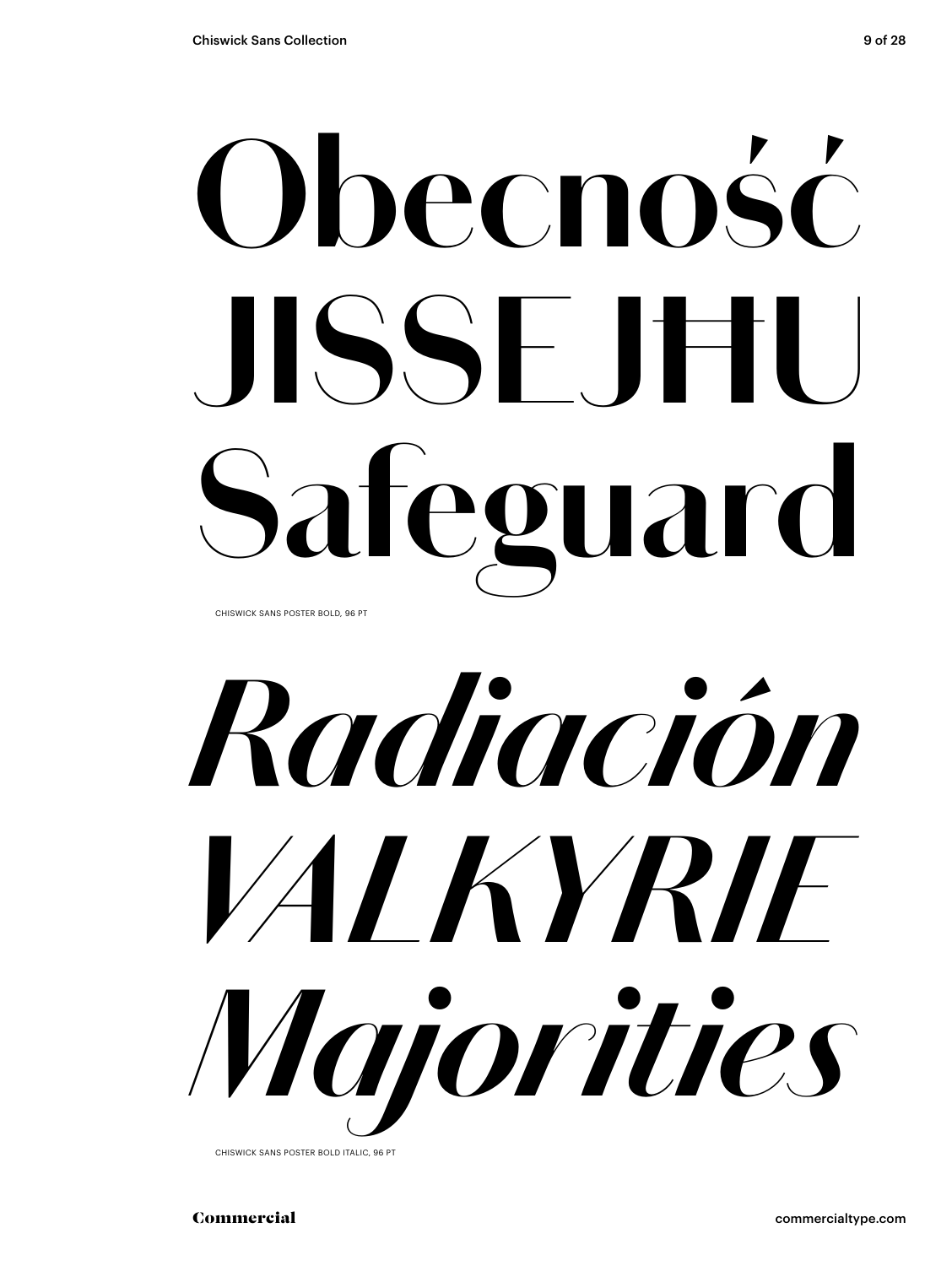# Monoliths THEATRE Norðursió

CHISWICK SANS POSTER FAT, 96 PT

*Residenze ÞÝÐINGU Seilføring*

CHISWICK SANS POSTER FAT ITALIC, 96 PT [ALTERNATE f z]

Commercial commercialtype.com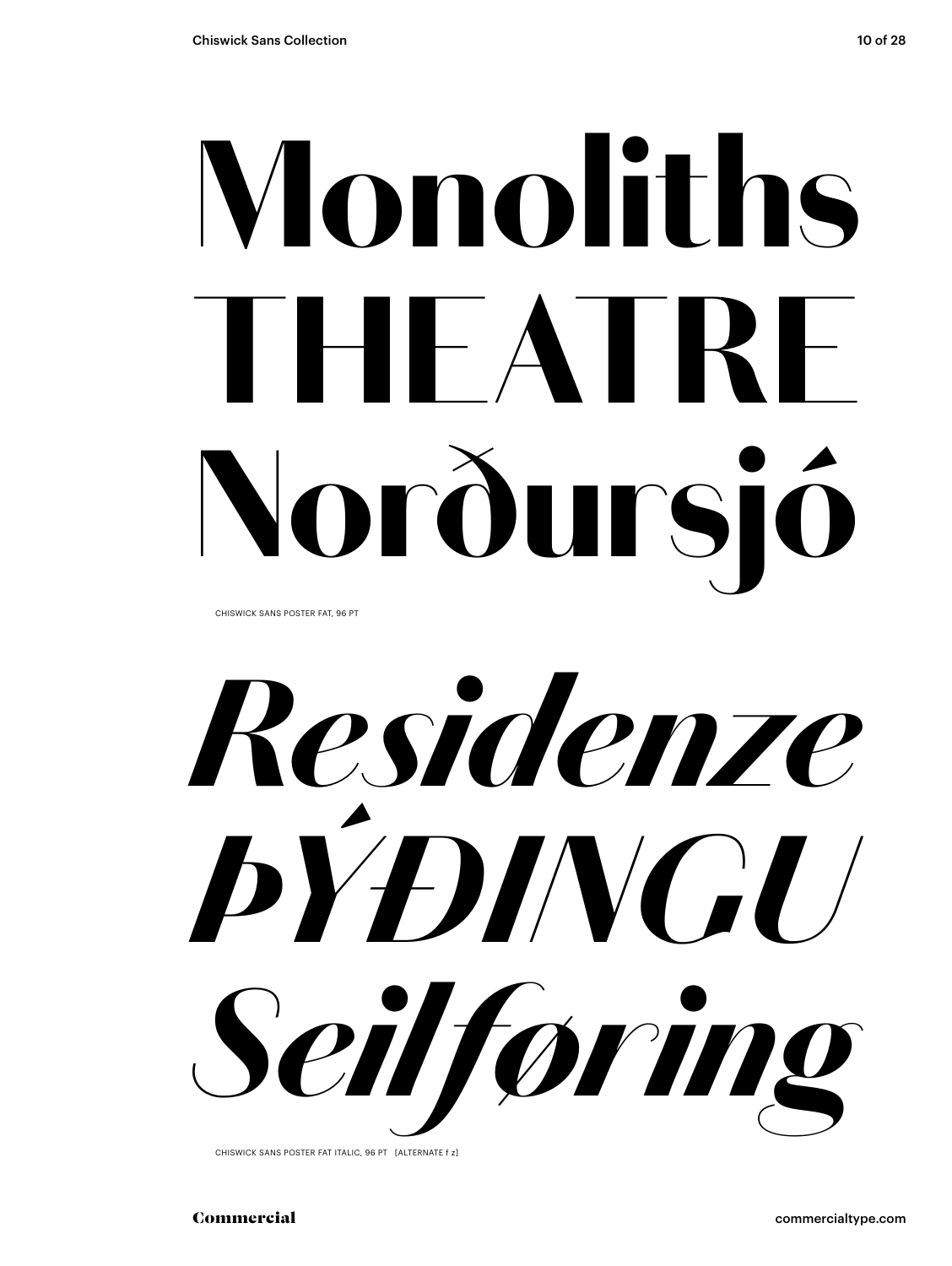### **Chiswick Sans**

Chiswick Sans demonstrates that the past can offer inspiration for new typefaces which are not slavishly historical. The high contrast sans serif offers a letterform that shares the unadorned simplicity of a low contrast sans, but also shares the beauty of a serif letter.

### **PUBLISHED** 2017

### **DESIGNED BY** PAUL BARNES

WITH GREG GAZDOWICZ

**14 STYLES** 7 WEIGHTS W/ ITALICS

### **FEATURES**

PROPORTIONAL LINING FIGURES FRACTIONS (PREBUILT AND ARBITRARY) SUPERSCRIPT/SUBSCRIPT

Chiswick Sans stands between the extremes of Poster and the utilatrian Text versions. More robust than the Poster and usable at a wider range of sizes, it is still clearly intended for headlines. In seven weights, Chiswick Sans is an excellent companion to the serif and grotesque variants. Its italic, though less steep than the serif form, retains many of its structural characteristics and its beauty.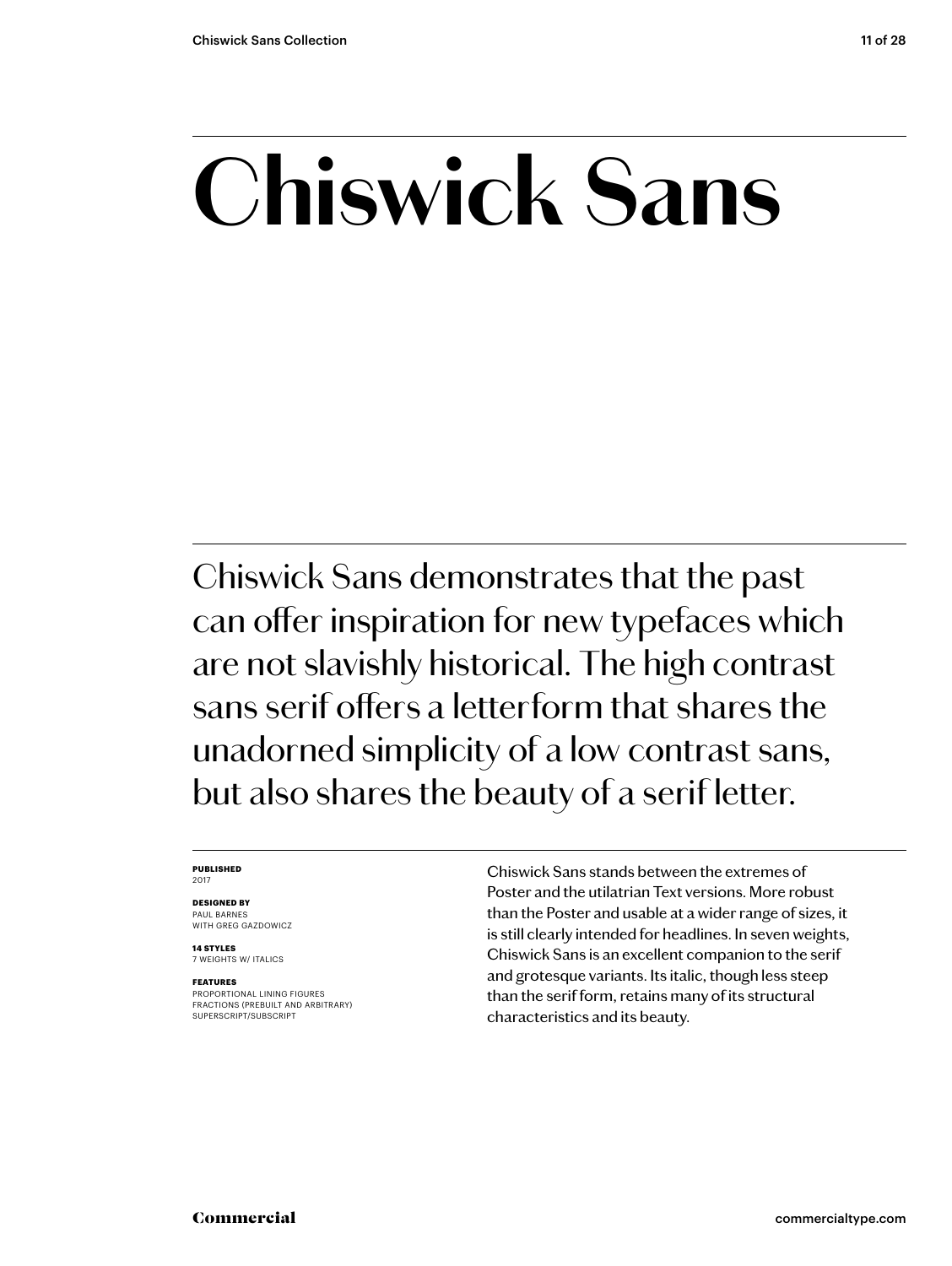### PRONOUNCE Domesticación

CHISWICK SANS THIN, 70 PT

*ENCOUNTERS Arrondissement*

CHISWICK SANS THIN ITALIC, 70 PT

### *KOERDISCHE Seevölkerrecht*

CHISWICK SANS EXTRALIGHT, 70 PT

*ACADÊMICOS Choreographer*

CHISWICK SANS EXTRALIGHT ITALIC, 70 PT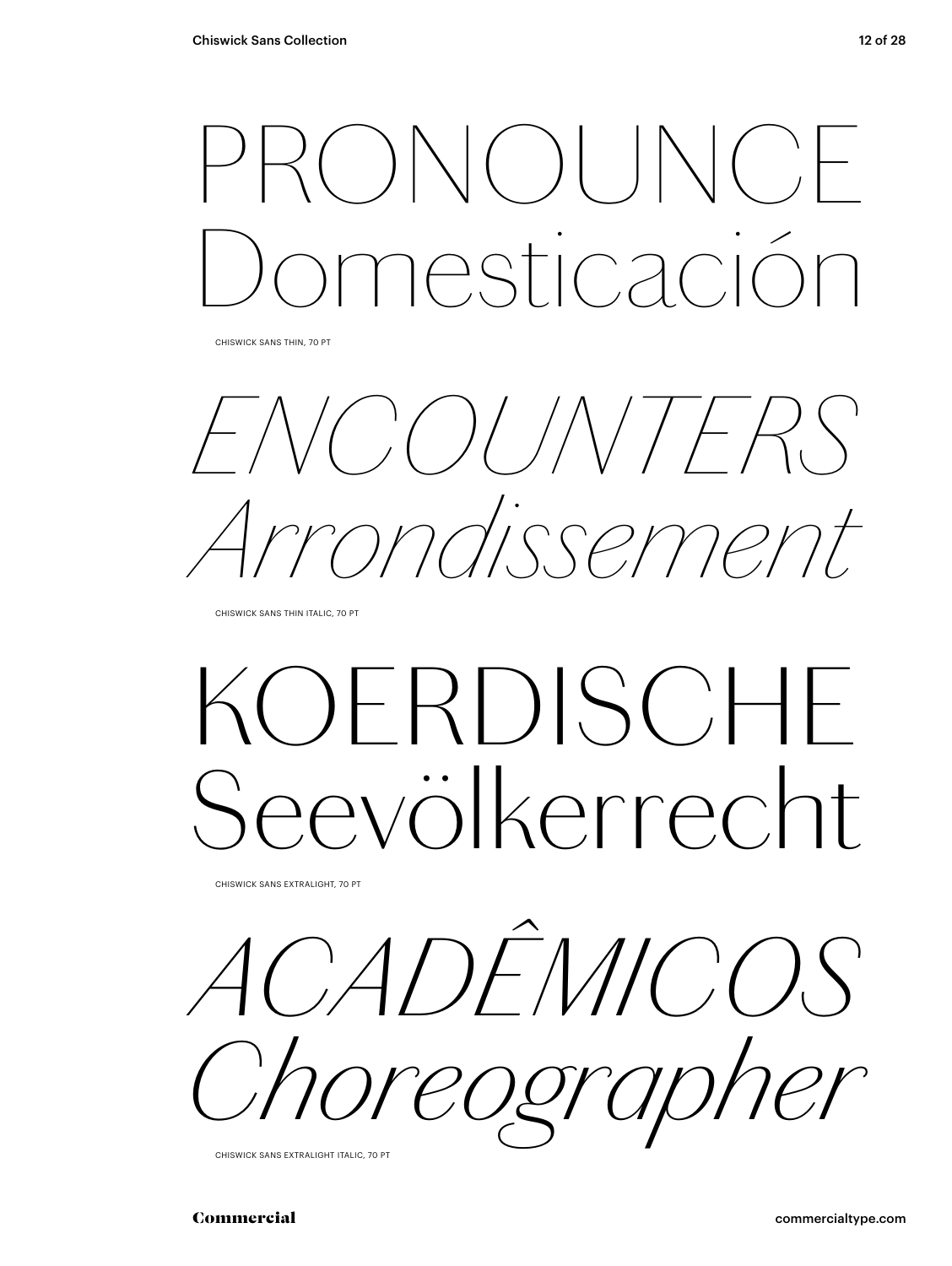### PANORAMSKI ontemplated

CHISWICK SANS LIGHT, 70 PT

*ANNOUNCED Technologically* CHISWICK SANS LIGHT ITALIC, 70 PT

### EQUIPOTENT Préhistoriques

CHISWICK SANS REGULAR, 70 PT

*GATHERINGS Jälkimmäisten*

CHISWICK SANS REGULAR ITALIC, 70 PT [ALTERNATE R]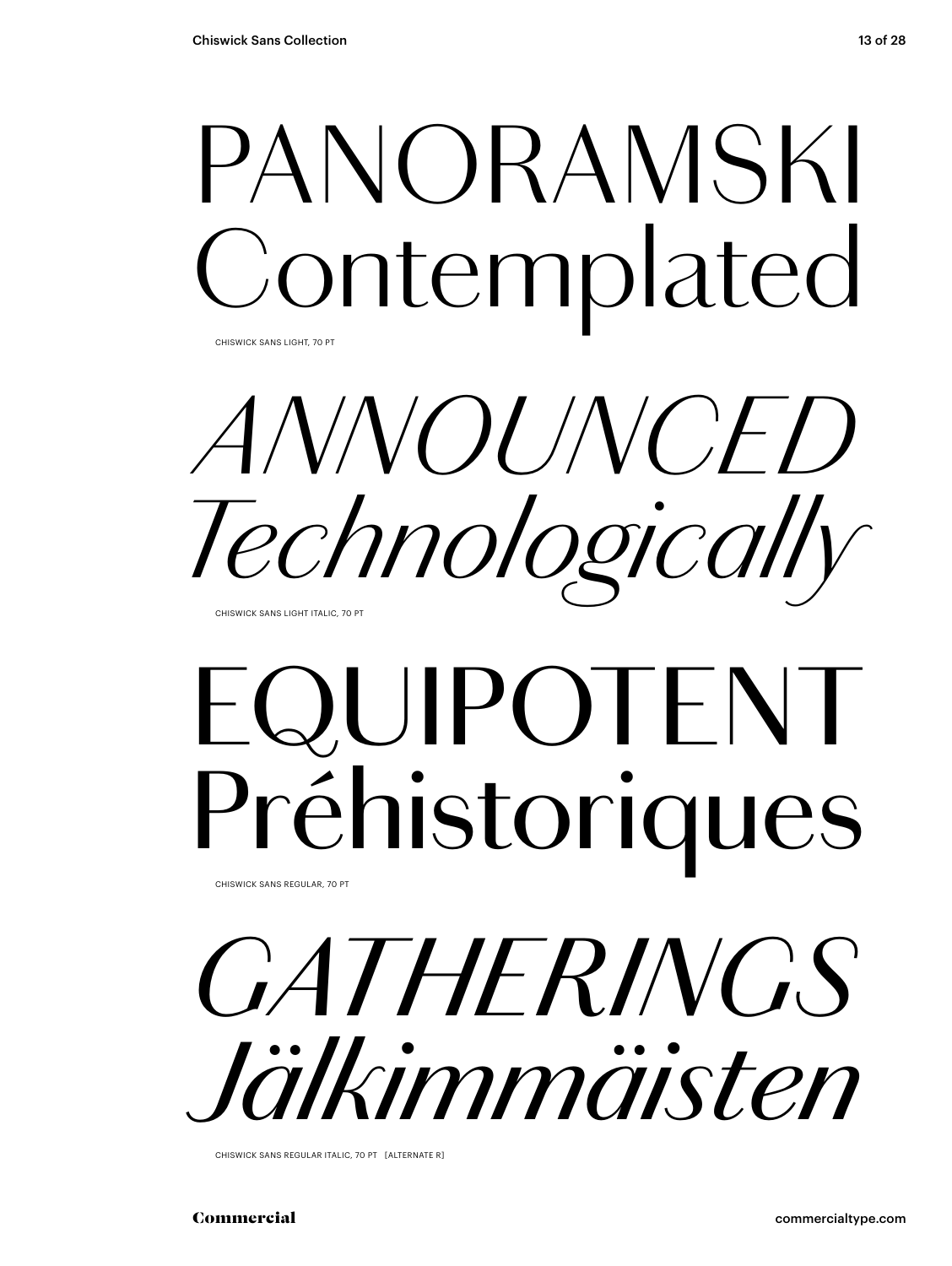### **MIGRATIONS** Nadbrzeżnych CHISWICK SANS SEMIBOLD, 70 PT [ALTERNATE R]

*JELENTKEZŐ Heterogeneit* CHISWICK SANS SEMIBOLD ITALIC, 70 PT [ALTERNATE g y]

### **ESTHÉTI Iernationals**

CHISWICK SANS BOLD, 70 PT [ALTERNATE Q]

*PADUNUNGÉ Zastupiteľská*

CHISWICK SANS BOLD ITALIC, 70 PT [ALTERNATE s]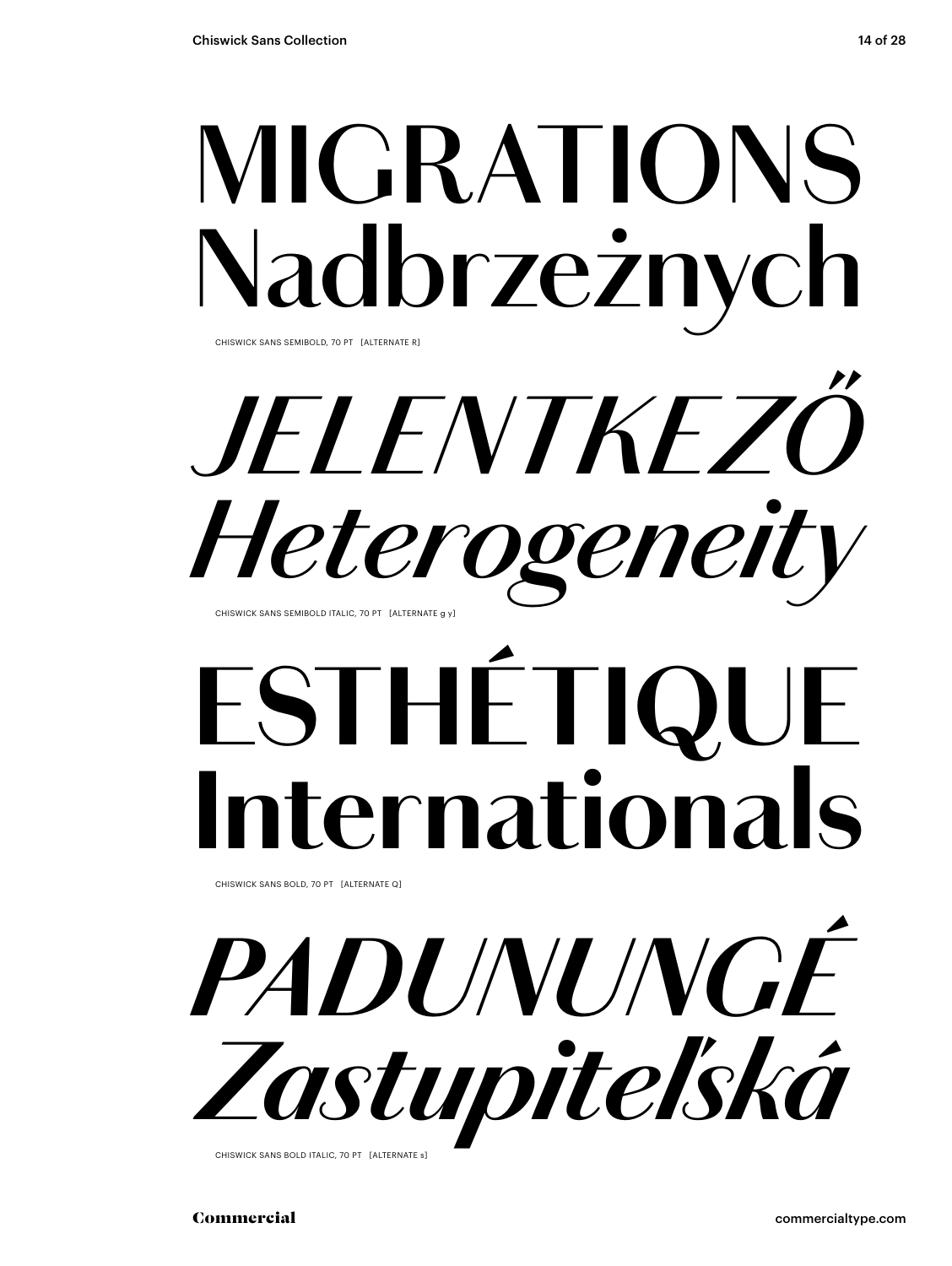### ANALOGOUS Mediterranee

CHISWICK SANS FAT, 70 PT

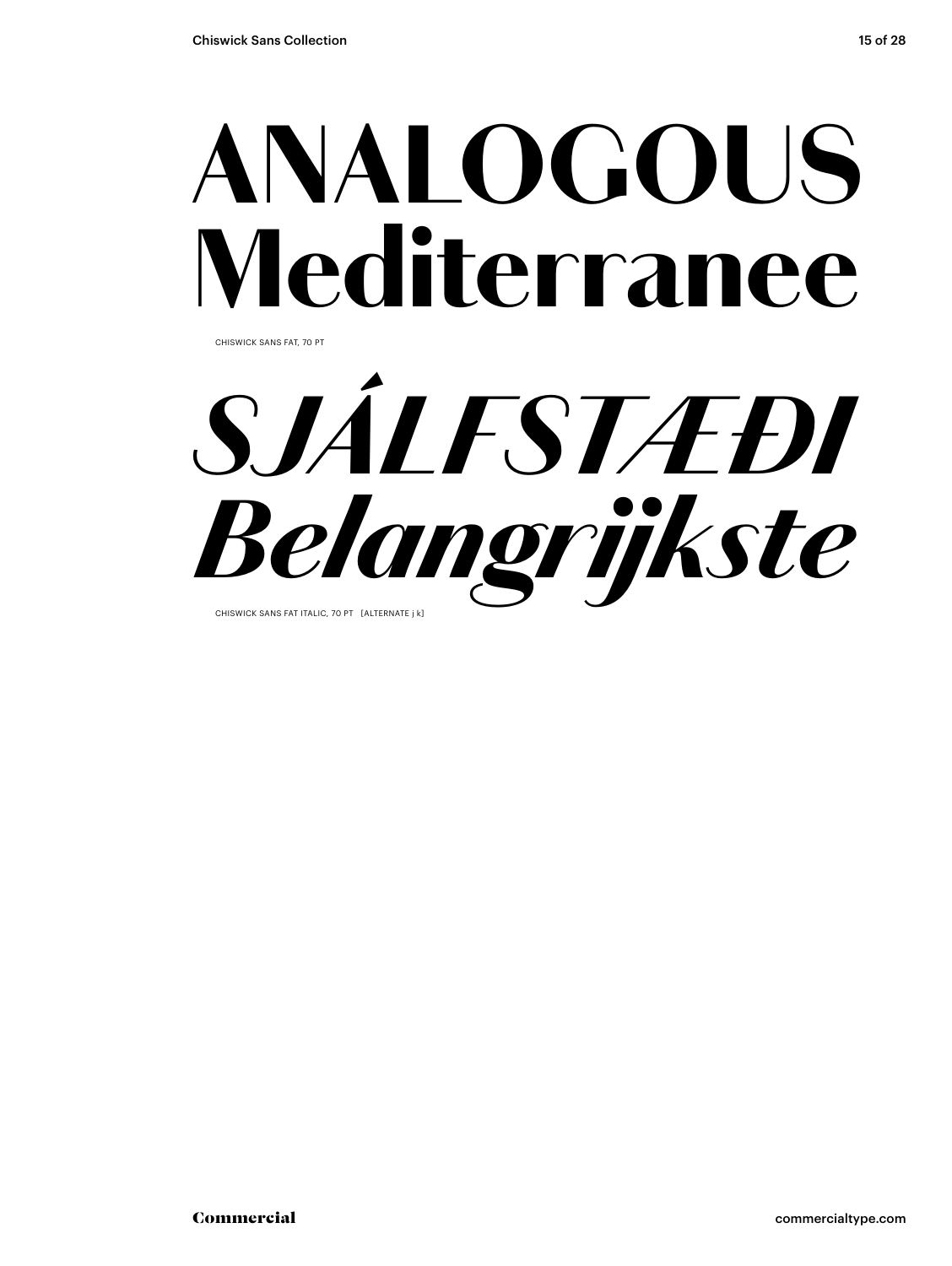EXHIBITIONS OF THE 1821 WORLD'S FAIR An independence referendum held on 7 May *STRATIFIED COMPOSITE VOLCANIC CONE Dodekaneserne indgik i den græske kultursfære*

CHISWICK SANS THIN, THIN ITALIC, 24 PT

*OLD EIGHTEENTH CENTURY CULTIVAR Riippuu sen lämpötilasta ja koostumuksesta SHUCKED OYSTERS ON THE HALF SHELL Les îles sont unifiées en un royaume vers 1875*

CHISWICK SANS EXTRALIGHT, EXTRALIGHT ITALIC, 24 PT [ALTERNATE R]

KESATUAN-KESATUAN INI TERDIRI DARI Naturskjønnheten gjør matvareproduksjon *REGISTERED AT 128,170 SCOVILLE UNITS Azzone Visconti ließ um 1316 zu merkantilen*

CHISWICK SANS LIGHT, LIGHT ITALIC, 24 PT [ALTERNATE 1 2 8]

THE GRISTMILL WAS ON THE ESTUARY Declaró una parte del Museo de la Ciudad *DE BIJNAMEN BABYLON AAN DE RHÔNE Exactly sixty-eight endemic flower varieties*

CHISWICK SANS REGULAR, REGULAR ITALIC, 24 PT [ALTERNATE x y]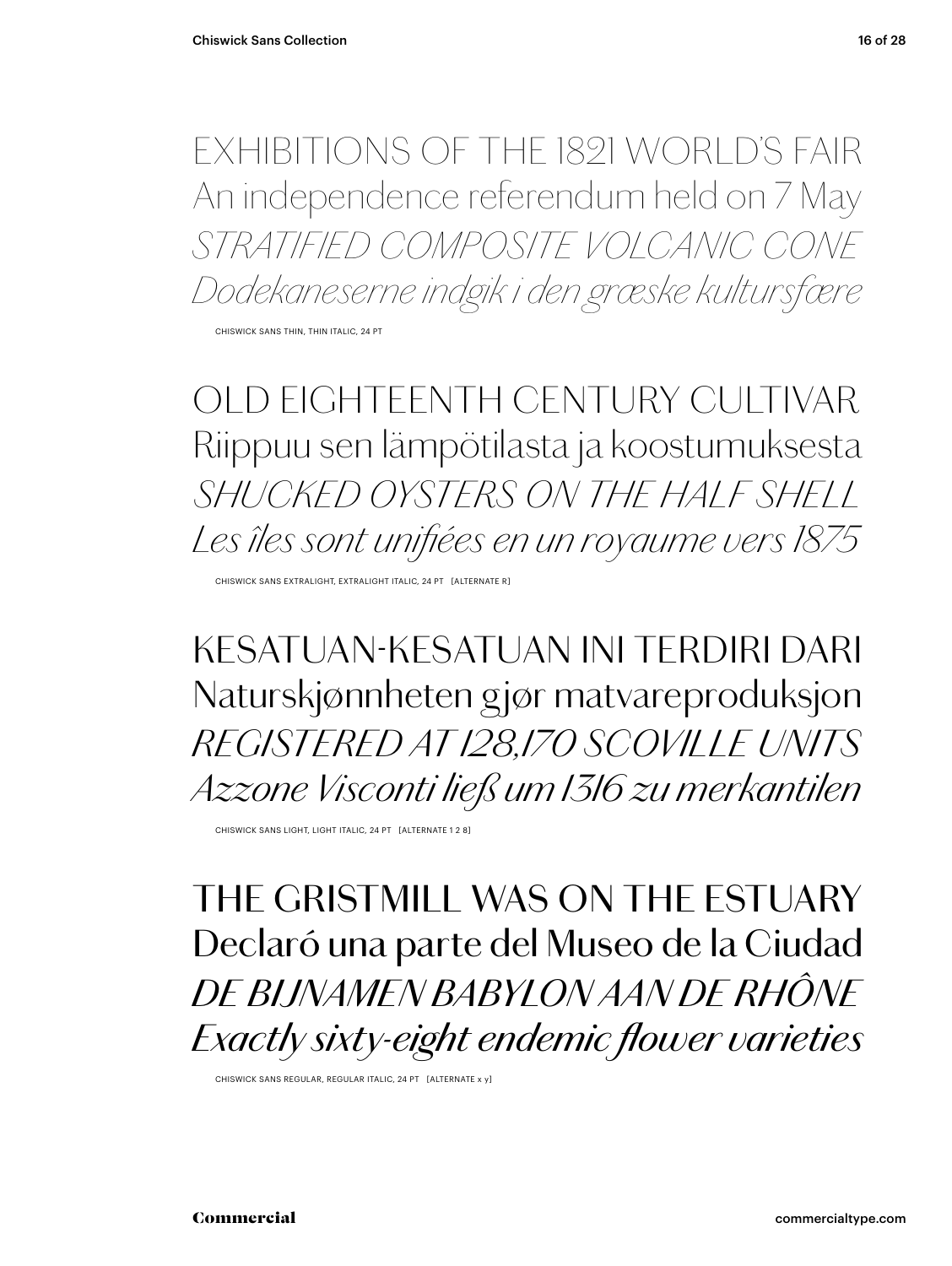### **JELENTŐS ÁSATÁSOKAT A 20. SZÁZAD The decision was made to use broadcasts** *200 YEARS OF INDUSTRIAL PROGRESS Frederick Law Olmsted's collegiate styling*

CHISWICK SANS SEMIBOLD, SEMIBOLD ITALIC, 24 PT

### **ODPRAVA JE OMOGOČILA TUDI PRVO Spoke at the dedication on April 23, 1951** *AT TEMPTED A UNIFIED FIELD THEORY Ľudia sem prichádzali za lepším životom*

CHISWICK SANS BOLD, BOLD ITALIC, 24 PT

### STATE-OF-THE-ART IRRIGATION DUCT Din expediția inițială s-a întors o singură *THE ORIGINS OF PIAZZA DEL DUOMO De ribben van een waaiergewelf vinden*

CHISWICK SANS FAT, FAT ITALIC, 24 PT [ALTERNATE R g]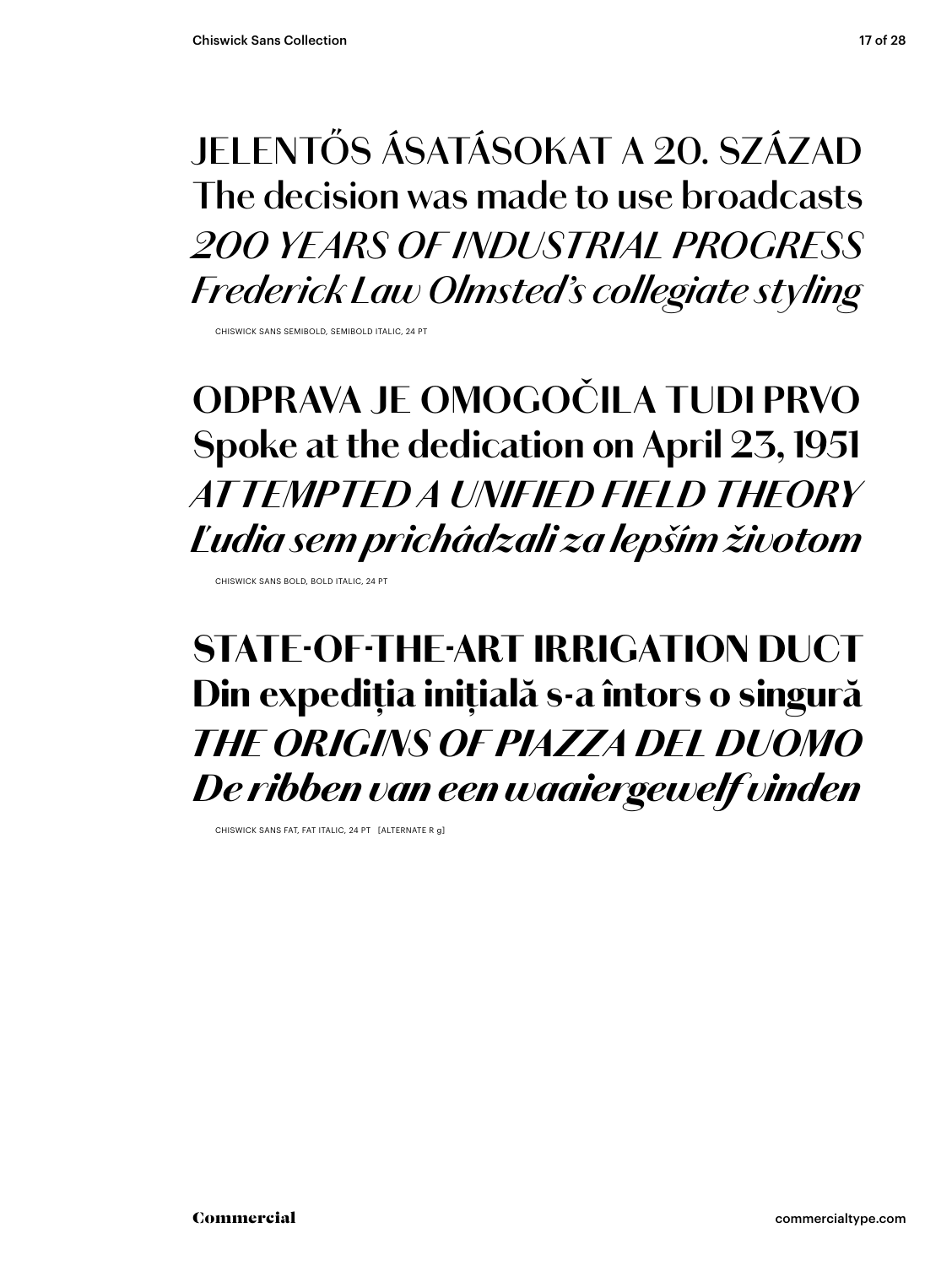### Cosmopolitanism

CHISWICK SANS THIN, 60 PT

### *Aðildarviðræðum*

CHISWICK SANS EXTRALIGHT, 60 PT

### Finanziariamente

CHISWICK SANS LIGHT, 60 PT

### Állatábrázolások

CHISWICK SANS REGULAR, 60 PT

### **Erikoisasemassa**

CHISWICK SANS SEMIBOLD, 60 PT

### **Counterbalance**

CHISWICK SANS BOLD, 60 PT

### *<u>ecommending</u>*

CHISWICK SANS FAT, 60 PT [ALTERNATE R g]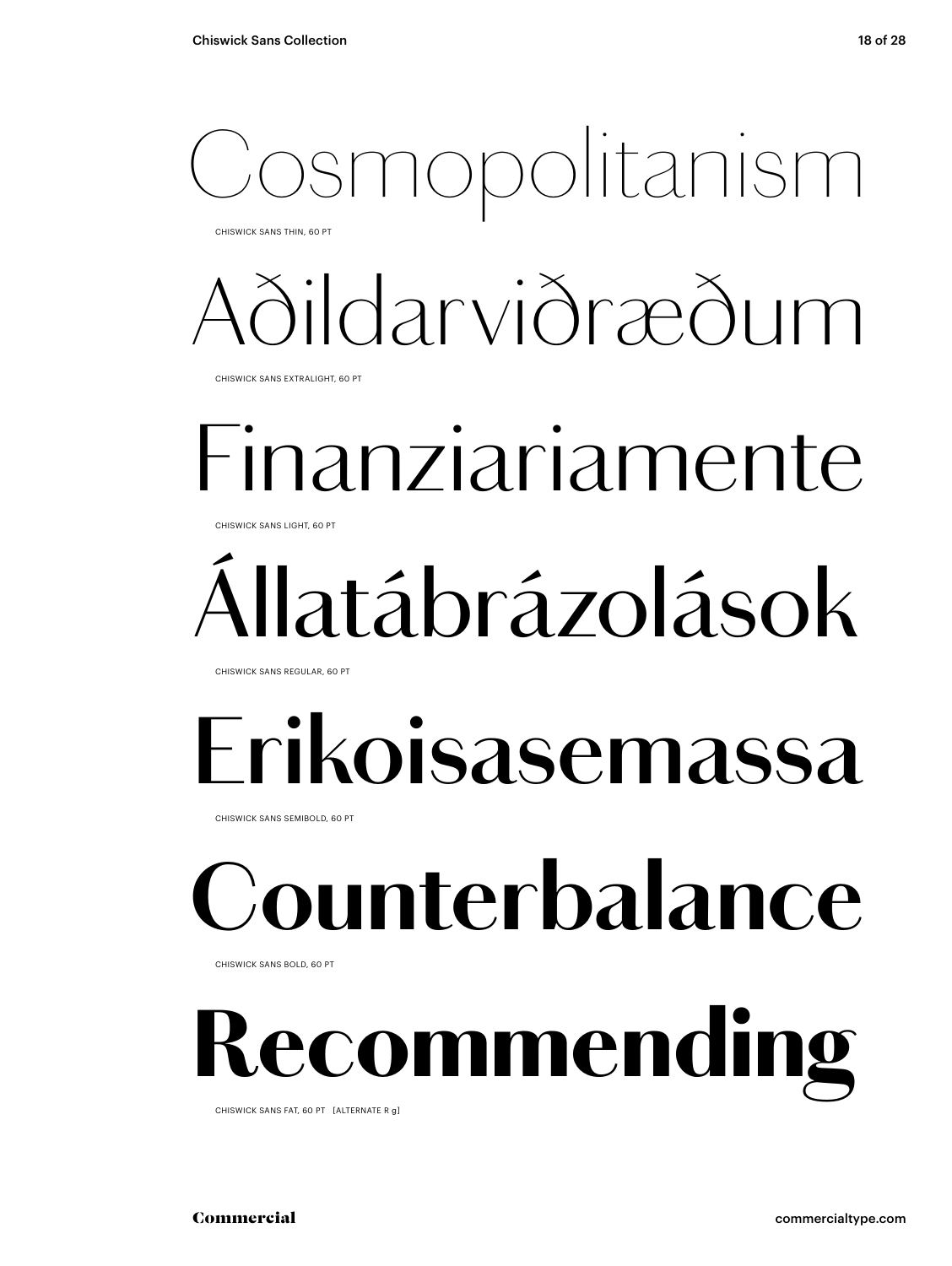*Radioimmunology*

CHISWICK SANS THIN ITALIC, 60 PT [ALTERNATE R]

*Predchádzajúcich*

CHISWICK SANS EXTRALIGHT ITALIC, 60 PT

*Tradicionalmente*

CHISWICK SANS LIGHT ITALIC, 60 PT



CHISWICK SANS REGULAR ITALIC, 60 PT



CHISWICK SANS SEMIBOLD ITALIC, 60 PT [ALTERNATE ]



CHISWICK SANS BOLD ITALIC, 60 PT



CHISWICK SANS FAT ITALIC, 60 PT [ALTERNATE g]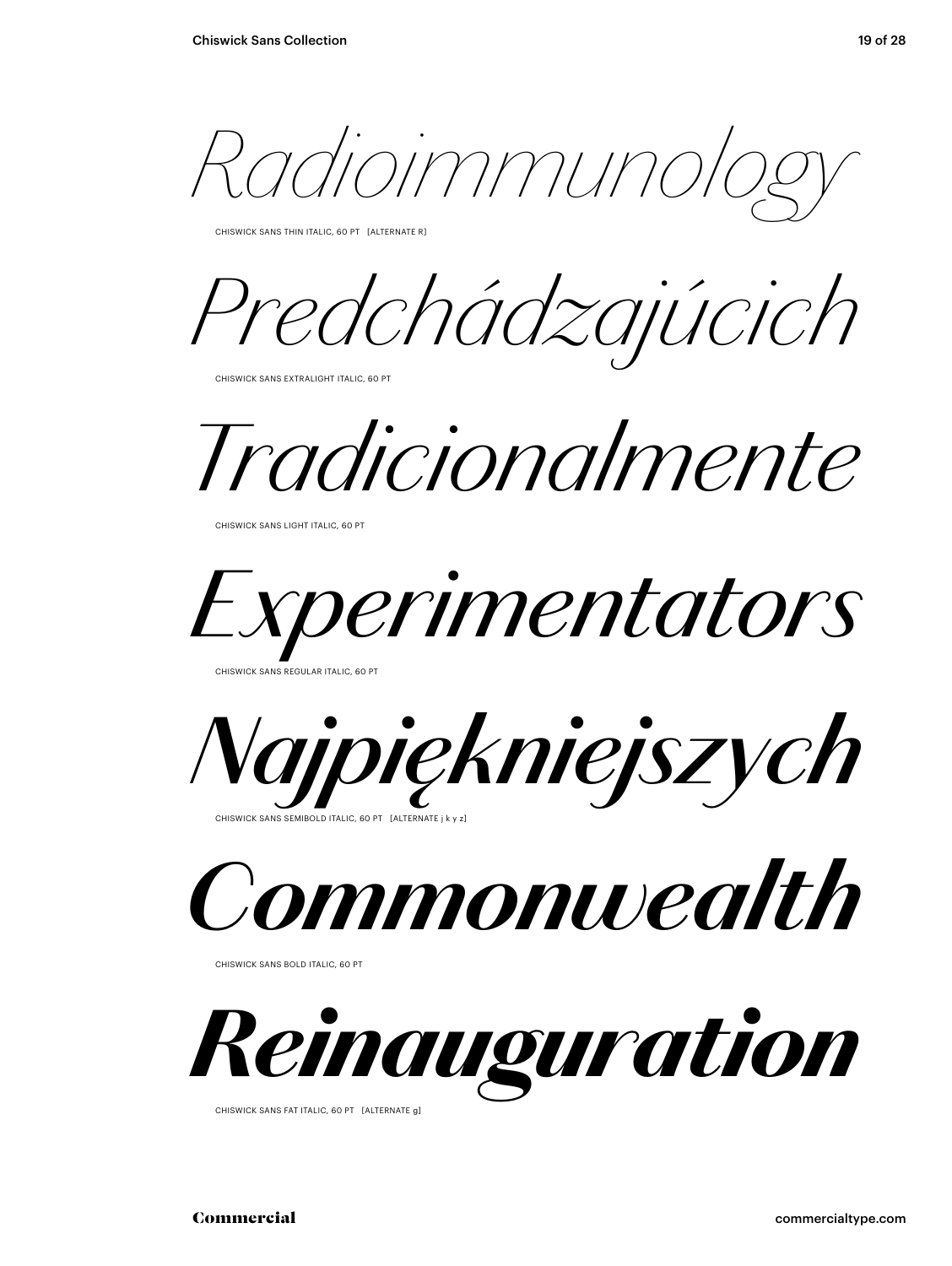### **Chiswick Sans** *Text*

Between the elegance of Chiswick Sans and Sans Poster and the industrial Chiswick Grotesque lies Chiswick Sans Text. Its contrast is low enough to work at all sizes, but high enough to give texture, character, and personality to a block of text. Distinctly different from the typographic sans serifs of the 19th century, Chiswick Sans Text captures the expressive spirit of the era's lettering.

### **PUBLISHED** 2017

### **DESIGNED BY** PAUL BARNES

WITH GREG GAZDOWICZ

**12 STYLES** 6 WEIGHTS W/ ITALICS

### **FEATURES**

PROPORTIONAL LINING FIGURES FRACTIONS (PREBUILT AND ARBITRARY) SUPERSCRIPT/SUBSCRIPT

With six weights from Thin to Black, Chiswick Sans Text shows how far the vernacular form can be manipulated and yet how resilient it can be. Its gentle contrast between strokes makes an excellent contrast to the more monolinear sans forms of Graphik or Marr Sans. Many of the characters such as the K, k and the long tailed y add a unique flavor to the utilitarian sans form, though the fussier details have been calmed down to remove distractions, particularly in the italics. Chiswick Sans Text is a simple, unusual sans that can be used in many situations where the plainness of a sans is required, but a subtle character and distinct texture are suitable.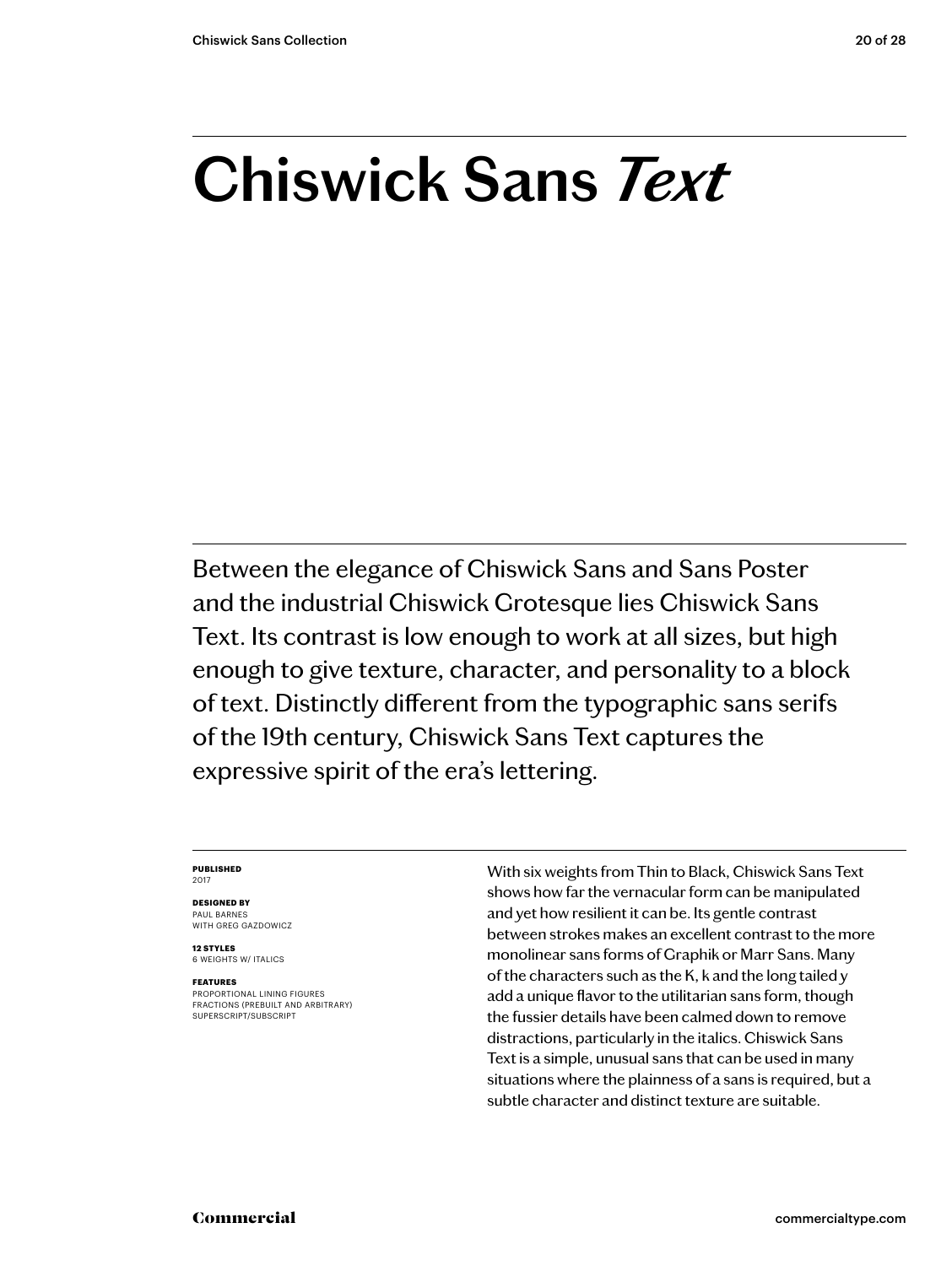WIDELY REGARDED AS THE MOST PRESTIGIOUS SCIENCE AWARD Nasa mga pag-uusap ni Plato na lumikha ng malaking pagkakilala sa kanya *IN DEN 1790ER JAHREN ERSCHIENEN WEITERE FASSUNGEN, DIE SICH Synthetic judgments therefore add something to a concept whereas analytic* CHISWICK SANS TEXT THIN, THIN ITALIC, 14 PT

DURING HIS TERM, HAMMARSKJÖLD ATTEMPTED NEW ACTIONS W tej prowincji kulturowej, której część była protoceltycka, od roku 874 *FÖRETAGET ÄGER ÄVEN ÖVER 372 PUBAR, VÄRDSHUS OCH HOTELL The Pre-Dreadnoughts replaced ironclad gunships of the late-18th century* CHISWICK SANS TEXT LIGHT, LIGHT ITALIC, 14 PT [ALTERNATE ROMAN K k, ITALIC g]

DESPITE THE OUTLAY, IRON WAS MUCH STRONGER & LIGHTER Tämä koostui aistimuksia hyödyntävien "ymmärryksen kategorioiden" *HEROIC DEEDS OF DAYS LONG GONE OR TALES OF WORTHY MEN A Fair-sziget körülbelül félúton fekszik a Shetland-szigetek és az Orkney* CHISWICK SANS TEXT REGULAR, REGULAR ITALIC, 14 PT

**LA SITUATION DES SHETLAND SUR L'ITINÉRAIRE DE LA DÉRIVE In late 1947, he came to wide public attention at the age of thirty-one** *MEÐAL SMÆRRI EYJA SEM TELJAST TIL NORÐUREYJA MÁ NEFNA Their crazy joint-venture expanded briskly until the later half of 1831* CHISWICK SANS TEXT SEMIBOLD, SEMIBOLD ITALIC, 14 PT [ALTERNATE 1 8, ITALIC j k x y z]

**İSKOÇ PARLAMENTOSU ANTLAŞMAYI, YALNIZCA BAZI KÜÇÜK Cele mai cunoscute și mai citite în ziua de azi sunt saga islandezilor** *ZATÍMCO OBECNĚ JE PŘEKLÁDÁNO, CITOVÁNO A VYKLÁDÁNO The House of Commons attempted to revive the wavering proposal* CHISWICK SANS TEXT BOLD, BOLD ITALIC, 14 PT [ALTERNATE ITALIC v w]

DISCOVERING NEW ARCHAEOLOGICAL EVIDENCE & TRUTHS Much of Bedford Park is situated in the London Borough of Ealing *RIPERCORRENDO LE FONDAMENTA DEL PENSIERO MODERNO Argued that space & time are inherently purer forms of intuition*

CHISWICK SANS TEXT BLACK, BLACK ITALIC, 14 PT [ALTERNATE ROMAN g k &]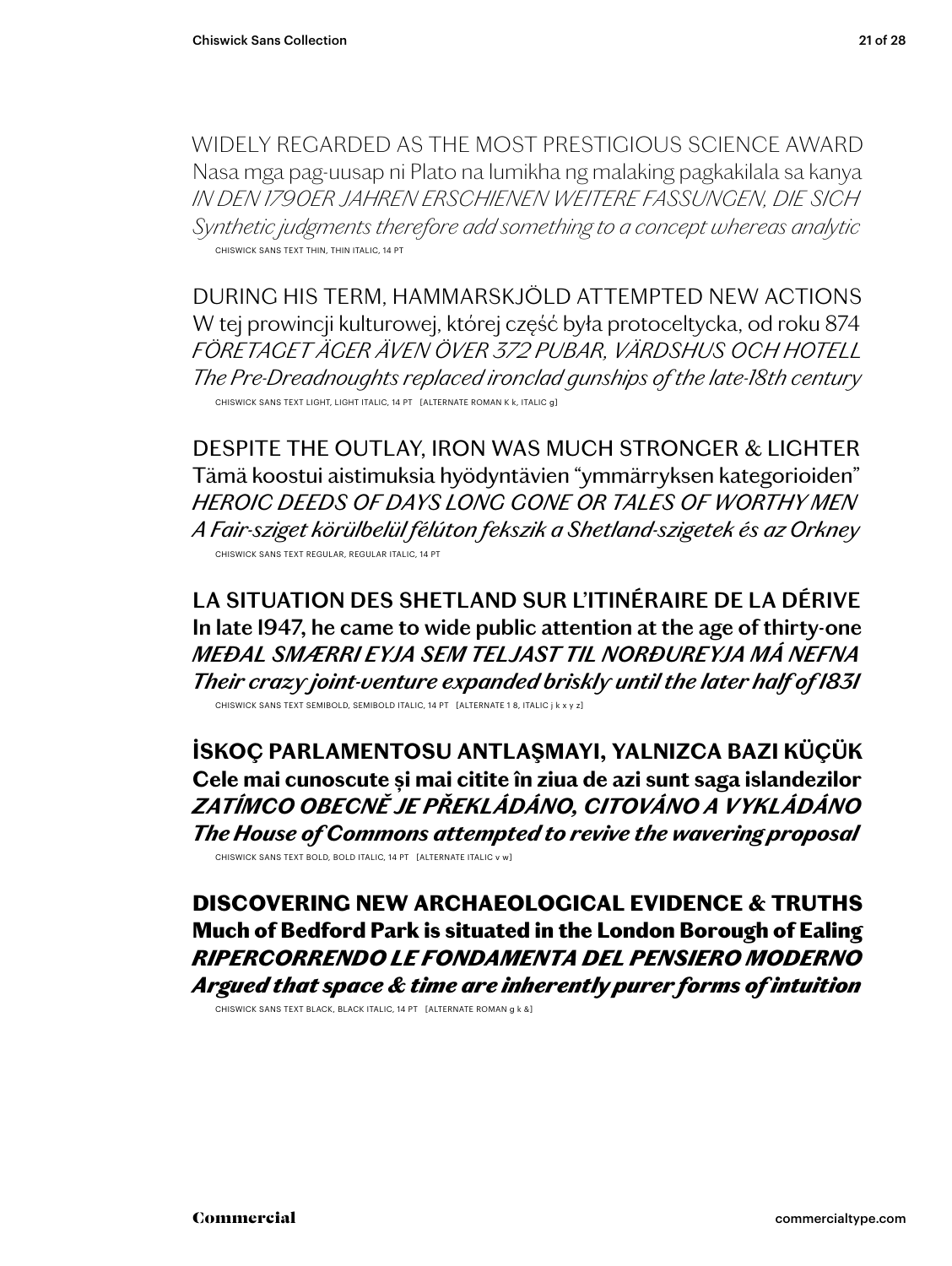REGULAR ALL CAPS

REGULAR

BOLD

PROPORTIONAL LINING FIGURES

REGULAR ITALIC

BOLD

CHISWICK SANS TEXT REGULAR, REGULAR ITALIC, BOLD, 16/20 PT

THE SPANISH WAR, which began in 1739, and the French war which soon followed it occasioned further increase of the debt, which, on the 31st of December 1748, after it had been concluded by the **Treaty of Aix-la-Chapelle**, amounted to £78,293,313. The most profound peace of the seventeen years of continuance had taken no more than £8,328,354 from it. A war of less than nine years' continuance added £31,338,689 to it (as referenced in James Postlethwaite's *History of the Public Revenue*). During the administration of Mr. Pelham, the interest of the public debt was reduced from 4% to 3%; or at least measures were taken for reducing it, from four to three per cent; **the sinking fund** was increased, and some part of the public debt was paid off. In 1755, before the breaking out of the late war, the funded debt of Great Britain amounted to £72,289,673. On the 5th of January 1763, at the conclusion of the peace, the funded debt amounted to £122,603,336. The unfunded debt has been stated at £13,927,589. But the expense occasioned by the war did not end with the conclusion of the peace, so that though, on the 5th of January 1763, the funded debt was increased (partly by a new loan, and partly by funding a part of the unfunded debt) to £129,586,782, there still remained (according to the very well informed author of *Considerations on the Trade and Finances of Great Britain*) an unfunded debt which

REGULAR ITALIC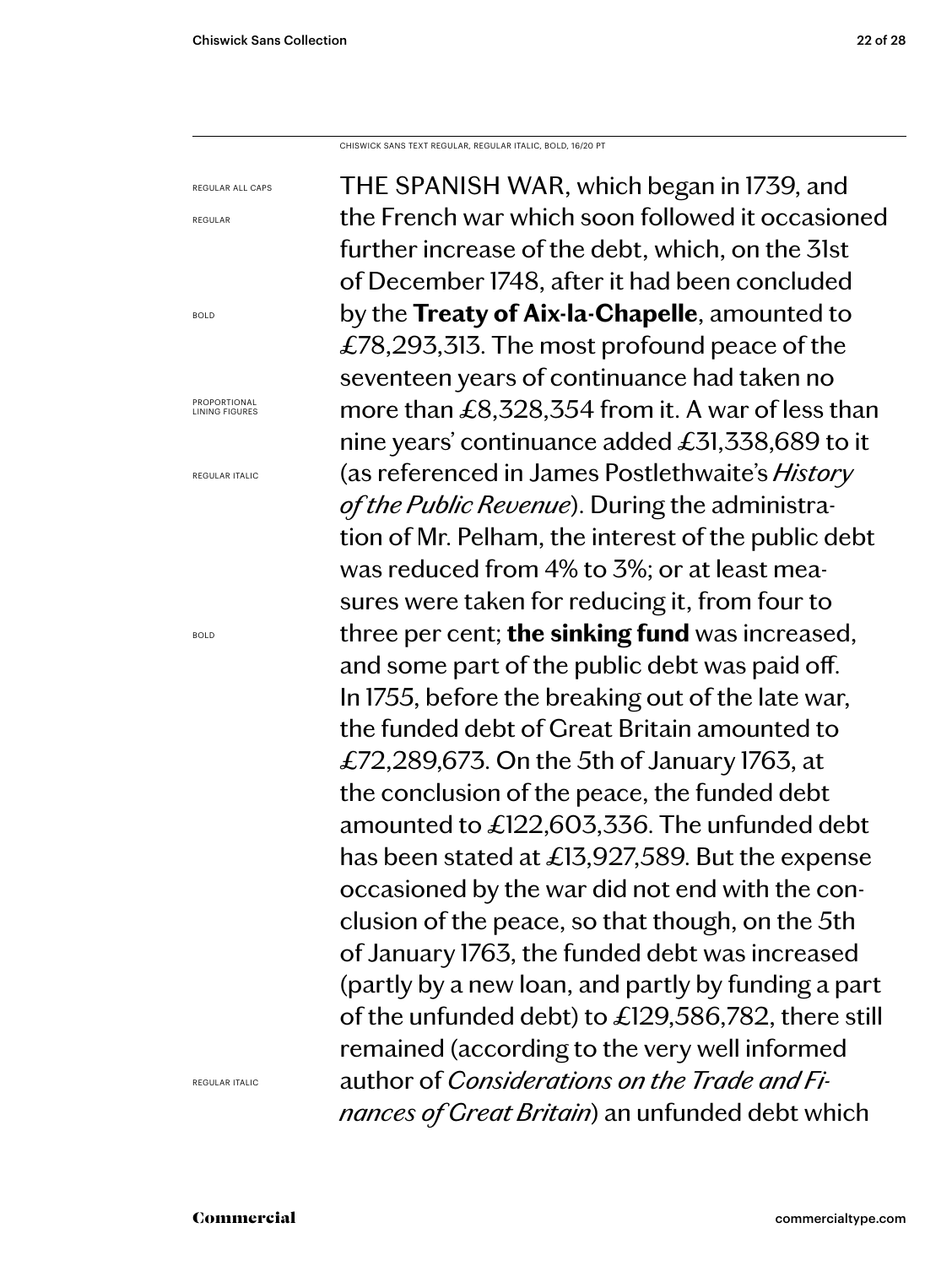CHISWICK SANS TEXT THIN, THIN ITALIC, REGULAR, 10/13 PT

### An Introduction to Concepts

Every introduction to the problems of aesthetics begins by acknowledging the existence and claims of two methods of attack—the *general, philosophical, deductive*, which starts from a complete metaphysics and installs beauty in its place among the other great concepts; and the *empirical*, or *inductive*, which seeks to disengage a general principle of beauty from the objects of aesthetic experience and the facts of aesthetic enjoyment: an example of Fechner's "aesthetics from above & from below."

### Methodologies of Aesthetics

The first was the method of aesthetics par excellence. It was indeed only through the desire of an eighteenth-century philosopher, Baumgarten, to round out his "architectonic" of metaphysics that the science received its name, as designating the theory of knowledge in the form of feeling, parallel to that of "clear," logical thought. Kant, Schelling, and Hegel, again, made use of the concept of *the Beautiful* as a kind of keystone or cornice for their respective philosophical edifices. Aesthetics, then, came into being as the philosophy of the Beautiful, and it may be asked why this philosophical aesthetics does not suffice; why beauty should need for its understanding also an aesthetics "von unten." The answer is not that no system of philosophy is universally accepted, but that *the general aesthetic theories*  have not, as yet at least, succeeded in answering the plain questions of "the plain man" in regard to concrete beauty. Kant, indeed, frankly denied that the explanation of concrete beauty, or "Doctrine of Taste," as he called it, was possible, while the various definers of beauty as "the union of the Real and the Ideal" "the expression of the Ideal to Sense," have done no more than he. No one of *these* aesthetic systems, in spite of volumes of socalled application of their principles to works of art, has been able to furnish a criterion of beauty. The criticism of the generations is summed up in the mild remark of Fechner, in his "Vorschule der Aesthetik," to the effect that the philosophical path leaves one in conceptions that, by reason of

CHISWICK SANS TEXT LIGHT, LIGHT ITALIC, SEMIBOLD, 10/13 PT

### **An Introduction to Concepts**

Every introduction to the problems of aesthetics begins by acknowledging the existence and claims of two methods of attack—the *general, philosophical, deductive*, which starts from a complete metaphysics and installs beauty in its place among the other great concepts; and the *empirical*, or *inductive*, which seeks to disengage a general principle of beauty from the objects of aesthetic experience and the facts of aesthetic enjoyment: an example of Fechner's "aesthetics from above & from below."

### **Methodologies of Aesthetics**

The first was the method of aesthetics par excellence. It was indeed only through the desire of an eighteenth-century philosopher, Baumgarten, to round out his "architectonic" of metaphysics that the science received its name, as designating the theory of knowledge in the form of feeling, parallel to that of "clear," logical thought. Kant, Schelling, and Hegel, again, made use of the concept of *the Beautiful* as a kind of keystone or cornice for their respective philosophical edifices. Aesthetics, then, came into being as the philosophy of the Beautiful, and it may be asked why this philosophical aesthetics does not suffice; why beauty should need for its understanding also an aesthetics "von unten." The answer is not that no system of philosophy is universally accepted, but that *the general aesthetic theories*  have not, as yet at least, succeeded in answering the plain questions of "the plain man" in regard to concrete beauty. Kant, indeed, frankly denied that the explanation of concrete beauty, or "Doctrine of Taste," as he called it, was possible, while the various definers of beauty as "the union of the Real and the Ideal" "the expression of the Ideal to Sense," have done no more than he. No one of *these* aesthetic systems, in spite of volumes of socalled application of their principles to works of art, has been able to furnish a criterion of beauty. The criticism of the generations is summed up in the mild remark of Fechner, in his "Vorschule der Aesthetik," to the effect that the philosophical path leaves one in conceptions that, by reason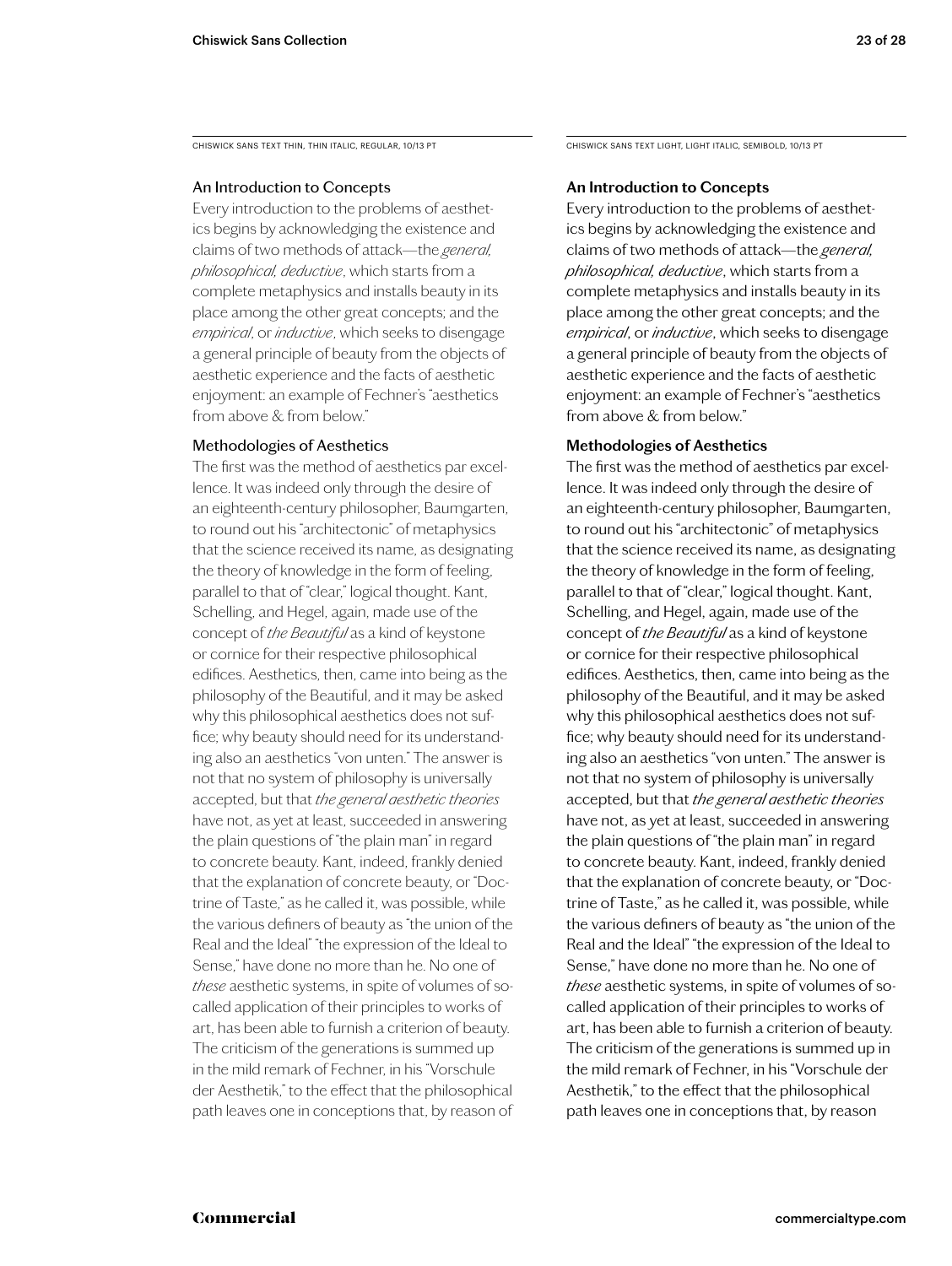CHISWICK SANS TEXT REGULAR, REGULAR ITALIC, BOLD, 10/13 PT

### **An Introduction to Concepts**

Every introduction to the problems of aesthetics begins by acknowledging the existence and claims of two methods of attack—the *general, philosophical, deductive*, which starts from a complete metaphysics and installs beauty in its place among the other great concepts; and the *empirical*, or *inductive*, which seeks to disengage a general principle of beauty from the objects of aesthetic experience and the facts of aesthetic enjoyment: an example of Fechner's "aesthetics from above & from below."

### **Methodologies of Aesthetics**

The first was the method of aesthetics par excellence. It was indeed only through the desire of an eighteenth-century philosopher, Baumgarten, to round out his "architectonic" of metaphysics that the science received its name, as designating the theory of knowledge in the form of feeling, parallel to that of "clear," logical thought. Kant, Schelling, and Hegel, again, made use of the concept of *the Beautiful* as a kind of keystone or cornice for their respective philosophical edifices. Aesthetics, then, came into being as the philosophy of the Beautiful, and it may be asked why this philosophical aesthetics does not suffice; why beauty should need for its understanding also an aesthetics "von unten." The answer is not that no system of philosophy is universally accepted, but that *the general aesthetic theories* have not, as yet at least, succeeded in answering the plain questions of "the plain man" in regard to concrete beauty. Kant, indeed, frankly denied that the explanation of concrete beauty, or "Doctrine of Taste," as he called it, was possible, while the various definers of beauty as "the union of the Real and the Ideal" "the expression of the Ideal to Sense," have done no more than he. No one of *these* aesthetic systems, in spite of volumes of so-called application of their principles to works of art, has been able to furnish a criterion of beauty. The criticism of the generations is summed up in the mild remark of Fechner, in his "Vorschule der Aesthetik," to the effect that the

CHISWICK SANS TEXT SEMIBOLD, SEMIBOLD ITALIC, 10/13 PT

### *An Introduction to Concepts*

**Every introduction to the problems of aesthetics begins by acknowledging the existence and claims of two methods of attack—the** *general, philosophical, deductive***, which starts from a complete metaphysics and installs beauty in its place among the other great concepts; and the**  *empirical***, or** *inductive***, which seeks to disengage a general principle of beauty from the objects of aesthetic experience and the facts of aesthetic enjoyment: an example of Fechner's "aesthetics from above & from below."** 

### *Methodologies of Aesthetics*

**The first was the method of aesthetics par excellence. It was indeed only through the desire of an eighteenth-century philosopher, Baumgarten, to round out his "architectonic" of metaphysics that the science received its name, as designating the theory of knowledge in the form of feeling, parallel to that of "clear," logical** 

CHISWICK SANS TEXT BOLD, BOLD ITALIC, 10/13 PT

### *An Introduction to Concepts*

**Every introduction to the problems of aesthetics begins by acknowledging the existence and claims of two methods of attack—the** *general, philosophical, deductive***, which starts from a complete metaphysics and installs beauty in its place among the other great concepts; and the**  *empirical***, or** *inductive***, which seeks to disengage a general principle of beauty from the objects of aesthetic experience and the facts of aesthetic enjoyment: an example of Fechner's "aesthetics from above & from below."** 

### *Methodologies of Aesthetics*

**The first was the method of aesthetics par excellence. It was indeed only through the desire of an eighteenth-century philosopher, Baumgarten, to round out his "architectonic" of metaphysics that the science received its name, as designating the theory of knowledge in the form of feeling, parallel to that of "clear," logical thought. Kant, Schelling, and Hegel,**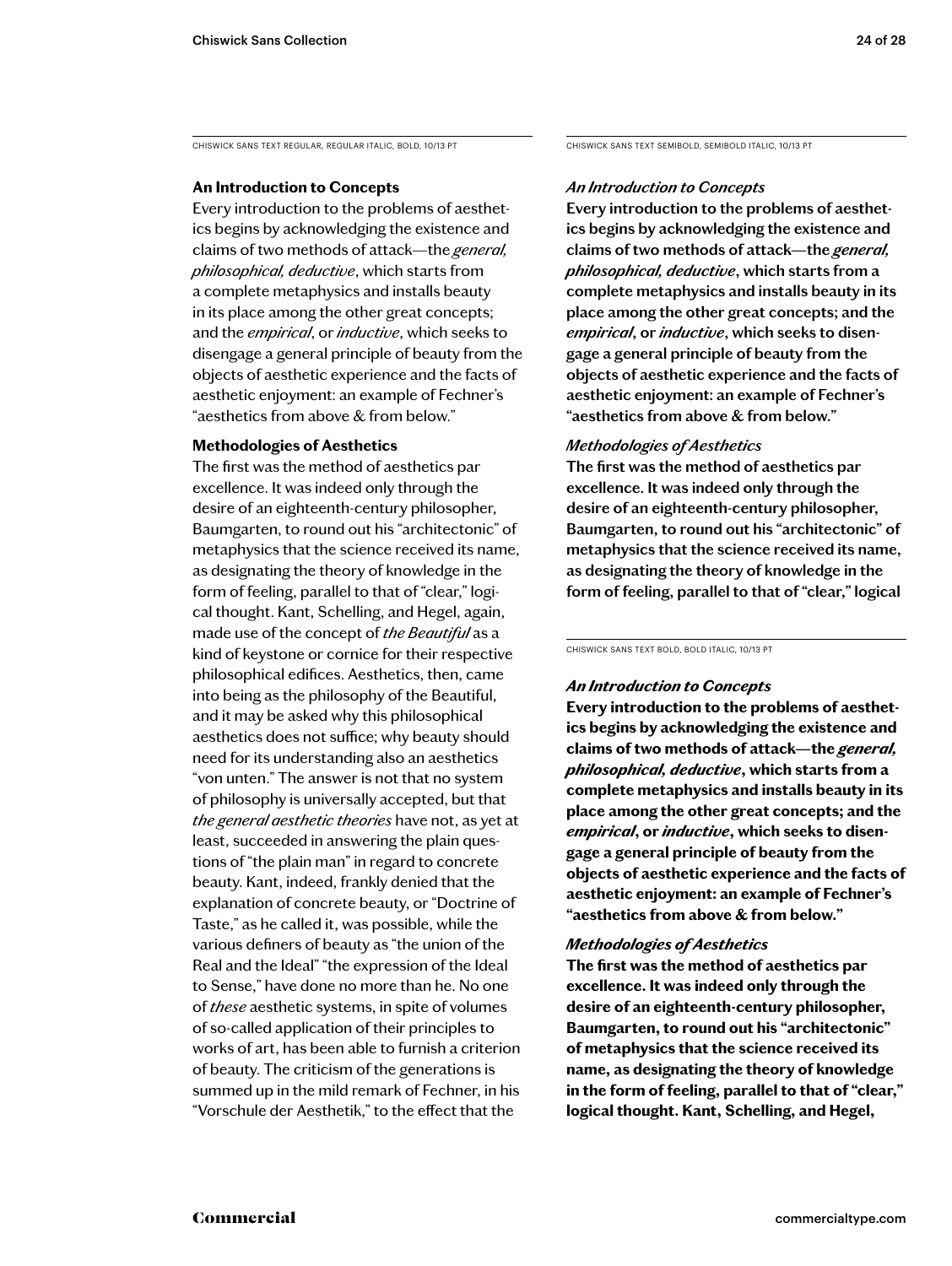CHISWICK SANS TEXT REGULAR, REGULAR ITALIC, BOLD, 10/13 PT [NO ALTERNATES]

*From the 1908 edition: Knowing that the aim of every aesthetics is to determine the Nature of Beauty, and to explain our feelings about it, we may justly say that empirical treatments strike out to do this either by describing the aesthetic object, extracting, and freezing essential elements of Beauty, or by describing the aesthetic experience and extracting the essential elements of aesthetic feeling, thereby indicating elements of Beauty as those which effect this feeling.*

### **Knowledge & Concepts**

Every introduction to the problems of aesthetics begins by acknowledging the existence and claims of two methods of attack—the *general, philosophical, deductive*, which starts from a complete metaphysics and installs beauty in its place among the other great concepts; and the *empirical*, or *inductive*, which seeks to disengage a general principle of beauty from the objects of aesthetic experience and the facts of aesthetic enjoyment: an example of Fechner's "aesthetics from above & from below."

### **Methodologies of Aesthetics**

The first was the method of aesthetics par excellence. It was indeed only through the desire of an eighteenth-century philosopher, Baumgarten, to round out his "architectonic" of metaphysics that the science received its name, as designating the theory of knowledge in the form of feeling, parallel to that of "clear," logical thought. Kant, Schelling, and Hegel, again, made use of the concept of *the Beautiful* as a kind of keystone or cornice for their respective philosophical edifices. Aesthetics, then, came into being as the philosophy of the Beautiful, and it may be asked why this philosophical aesthetics does not suffice; why beauty should need for its understanding also an aesthetics "von unten." The answer is not that no system of philosophy is universally accepted, but that *the general aesthetic theories* have not, as yet at least, succeeded in answering the plain questions of "the plain man" in regard to concrete beauty. Kant, indeed, frankly denied that the

CHISWICK SANS TEXT REGULAR, REGULAR ITALIC, BOLD, 10/13 PT [ALTERNATE ROMAN K g k &, ITALIC K g j k v w x y 1 8]

*From the 1908 edition: Knowing that the aim of every aesthetics is to determine the Nature of Beauty, and to explain our feelings about it, we may justly say that empirical treatments strike out to do this either by describing the aesthetic object, extracting, and freezing essential elements of Beauty, or by describing the aesthetic experience and extracting the essential elements of aesthetic feeling, thereby indicating elements of Beauty as those which effect this feeling.*

### **Knowledge & Concepts**

Every introduction to the problems of aesthetics begins by acknowledging the existence and claims of two methods of attack—the *general, philosophical, deductive*, which starts from a complete metaphysics and installs beauty in its place among the other great concepts; and the *empirical*, or *inductive*, which seeks to disengage a general principle of beauty from the objects of aesthetic experience and the facts of aesthetic enjoyment: an example of Fechner's "aesthetics from above & from below."

### **Methodologies of Aesthetics**

The first was the method of aesthetics par excellence. It was indeed only through the desire of an eighteenth-century philosopher, Baumgarten, to round out his "architectonic" of metaphysics that the science received its name, as designating the theory of knowledge in the form of feeling, parallel to that of "clear," logical thought. Kant, Schelling, and Hegel, again, made use of the concept of *the Beautiful* as a kind of keystone or cornice for their respective philosophical edifices. Aesthetics, then, came into being as the philosophy of the Beautiful, and it may be asked why this philosophical aesthetics does not suffice; why beauty should need for its understanding also an aesthetics "von unten." The answer is not that no system of philosophy is universally accepted, but that *the general aesthetic theories* have not, as yet at least, succeeded in answering the plain questions of "the plain man" in regard to concrete beauty. Kant, indeed, frankly denied that the explanation of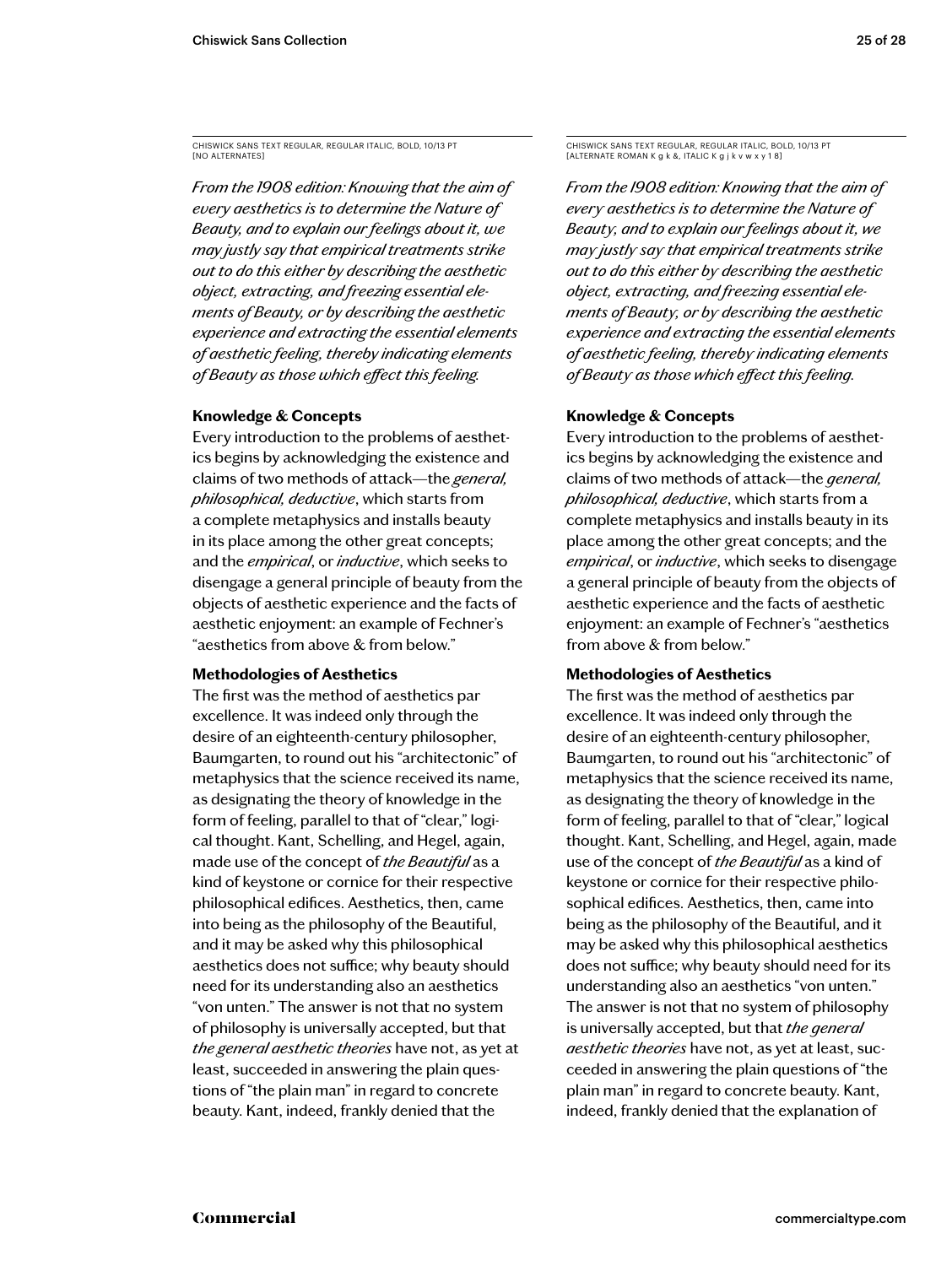Every introduction to the problems of aesthetics begins by acknowledging the existence and claims of two methods of attack—the *general, philosophical, deductive*, which starts from a complete metaphysics and installs beauty in its place among the other great concepts; and the *empirical*, or *inductive*, which seeks to disengage a general principle of beauty from the objects of aesthetic experience and the facts of aesthetic enjoyment: an example of Fechner's "aesthetics from above & from below."

### **Methodologies of Aesthetics**

The first was the method of aesthetics par excellence. It was indeed only through the desire of an eighteenth-century philosopher, Baumgarten, to round out his "architectonic" of metaphysics that the science received its name, as designating the theory of knowledge in the form of feeling, parallel to that of "clear," logical thought. Kant, Schelling, and Hegel, again, made use of the concept of *the Beautiful* as a kind of keystone or cornice for their respective philosophical edifices. Aesthetics, then, came into being as the philosophy of the Beautiful, and it may be asked why this philosophical aesthetics does not suffice; why beauty should need for its understanding also an aesthetics "von unten."

### **The State of Criticism**

The answer is not that no system of philosophy is universally accepted, but that *the general aesthetic theories* have not, as yet at least, succeeded in answering the plain questions of "the plain man" in regard to concrete beauty. Kant, indeed, frankly denied that the explanation of concrete beauty, or "Doctrine of Taste," as he called it, was possible, while the various definers of beauty as "the union of the Real and the Ideal" "the expression of the Ideal to Sense," have done no more than he. No one of *these* aesthetic systems, in spite of volumes of so-called application of their principles to works of art, has been able to furnish a criterion of beauty. The criticism of the generations is summed up in the mild remark of Fechner, in his "Vorschule der Aesthetik," to the effect that the philosophical path leaves one in conceptions that, by reason of their generality, *do not well fit* the particular cases. And so it was that empirical aesthetics arose, which does not seek to answer those plain questions as to the enjoyment of concrete beauty down to its simplest forms, to which philosophical aesthetics

CHISWICK SANS TEXT REGULAR, REGULAR ITALIC, BOLD, 9/12 PT CHISWICK SANS TEXT SEMIBOLD, SEMIBOLD ITALIC, BLACK, 9/12 PT

**Every introduction to the problems of aesthetics begins by acknowledging the existence and claims of two methods of attack—the** *general, philosophical, deductive***, which starts from a complete metaphysics and installs beauty in its place among the other great concepts; and the** *empirical***, or** *inductive***, which seeks to disengage a general principle of beauty from the objects of aesthetic experience and the facts of aesthetic enjoyment: an example of Fechner's "aesthetics from above & from below."** 

### Methodologies of Aesthetics

**The first was the method of aesthetics par excellence. It was indeed only through the desire of an eighteenth-century philosopher, Baumgarten, to round out his "architectonic" of metaphysics that the science received its name, as designating the theory of knowledge in the form of feeling, parallel to that of "clear," logical thought. Kant, Schelling, and Hegel, again, made use of the concept of** *the Beautiful* **as a kind of keystone or cornice for their respective philosophical edifices. Aesthetics, then, came into being as the philosophy of the Beautiful, and it may be asked why this philosophical aesthetics does not suffice; why beauty should need for its understanding also an aesthetics "von unten."** 

### The State of Criticism

**The answer is not that no system of philosophy is universally accepted, but that** *the general aesthetic theories* **have not, as yet at least, succeeded in answering the plain questions of "the plain man" in regard to concrete beauty. Kant, indeed, frankly denied that the explanation of concrete beauty, or "Doctrine of Taste," as he called it, was possible, while the various definers of beauty as "the union of the Real and the Ideal" "the expression of the Ideal to Sense," have done no more than he. No one of** *these* **aesthetic systems, in spite of volumes of so-called application of their principles to works of art, has been able to furnish a criterion of beauty. The criticism of the generations is summed up in the mild remark of Fechner, in his "Vorschule der Aesthetik," to the effect that the philosophical path leaves one in conceptions that, by reason of their generality,** *do not well fit* **the particular cases. And so it was that empirical aesthetics arose, which does not seek to answer those plain questions as to the enjoyment of concrete beauty down to its simplest forms, to which philosophical aesthetics had been**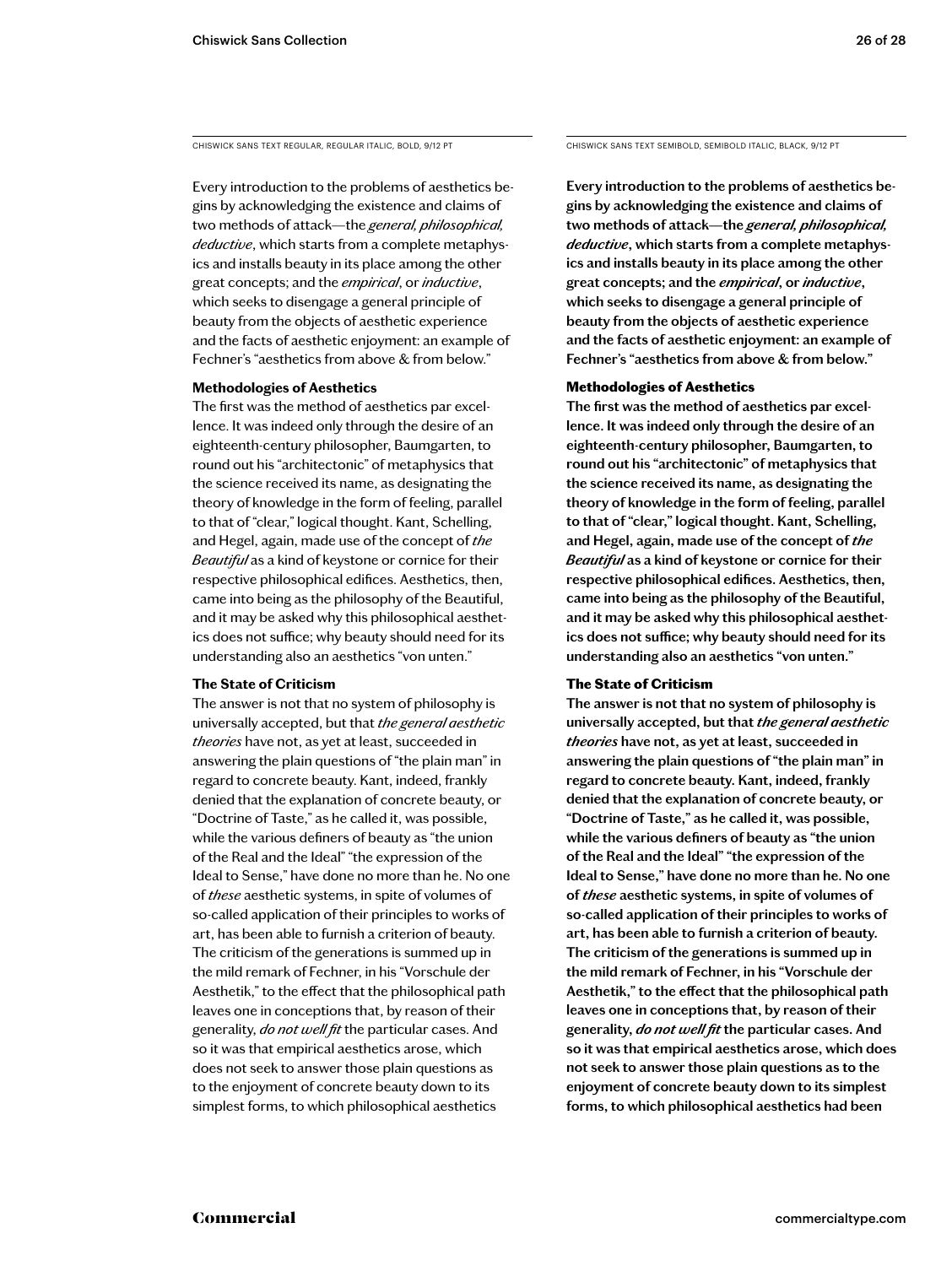Every introduction to the problems of aesthetics begins by acknowledging the existence and claims of two methods of attack—the *general, philosophical, deductive*, which starts from a complete metaphysics and installs beauty in its place among the other great concepts; and the *empirical*, or *inductive*, which seeks to disengage a general principle of beauty from the objects of aesthetic experience and the facts of aesthetic enjoyment: an example of Fechner's "aesthetics from above & from below."

### **Methodologies of Aesthetics**

The first was the method of aesthetics par excellence. It was indeed only through the desire of an eighteenthcentury philosopher, Baumgarten, to round out his "architectonic" of metaphysics that the science received its name, as designating the theory of knowledge in the form of feeling, parallel to that of "clear," logical thought. Kant, Schelling, and Hegel, again, made use of the concept of *the Beautiful* as a kind of keystone or cornice for their respective philosophical edifices. Aesthetics, then, came into being as the philosophy of the Beautiful, and it may be asked why this philosophical aesthetics does not suffice; why beauty should need for its understanding also an aesthetics "von unten."

### **The State of Criticism**

The answer is not that no system of philosophy is universally accepted, but that *the general aesthetic theories* have not, as yet at least, succeeded in answering the plain questions of "the plain man" in regard to concrete beauty. Kant, indeed, frankly denied that the explanation of concrete beauty, or "Doctrine of Taste," as he called it, was possible, while the various definers of beauty as "the union of the Real and the Ideal" "the expression of the Ideal to Sense," have done no more than he. No one of *these* aesthetic systems, in spite of volumes of so-called application of their principles to works of art, has been able to furnish a criterion of beauty. The criticism of the generations is summed up in the mild remark of Fechner, in his "Vorschule der Aesthetik," to the effect that the philosophical path leaves one in conceptions that, by reason of their generality, *do not well fit* the particular cases. And so it was that empirical aesthetics arose, which does not seek to answer those plain questions as to the enjoyment of concrete beauty down to its simplest forms, to which philosophical aesthetics had been inadequate. But it is clear that neither has empirical aesthetics said the last word concerning beauty. Criticism is still in a chaotic state that would be impossible if aesthetic theory were firmly grounded. This situation appears to me to be due to the inherent inadequacy and inconclusiveness of empirical aesthetics when it stands alone; the

CHISWICK SANS TEXT REGULAR, REGULAR ITALIC, BOLD, 8/11 PT CHISWICK SANS TEXT SEMIBOLD, SEMIBOLD ITALIC, BLACK, 8/11 PT

**Every introduction to the problems of aesthetics begins by acknowledging the existence and claims of two methods of attack—the** *general, philosophical, deductive***, which starts from a complete metaphysics and installs beauty in its place among the other great concepts; and the** *empirical***, or** *inductive***, which seeks to disengage a general principle of beauty from the objects of aesthetic experience and the facts of aesthetic enjoyment: an example of Fechner's "aesthetics from above & from below."** 

### Methodologies of Aesthetics

**The first was the method of aesthetics par excellence. It was indeed only through the desire of an eighteenthcentury philosopher, Baumgarten, to round out his "architectonic" of metaphysics that the science received its name, as designating the theory of knowledge in the form of feeling, parallel to that of "clear," logical thought. Kant, Schelling, and Hegel, again, made use of the concept of** *the Beautiful* **as a kind of keystone or cornice for their respective philosophical edifices. Aesthetics, then, came into being as the philosophy of the Beautiful, and it may be asked why this philosophical aesthetics does not suffice; why beauty should need for its understanding also an aesthetics "von unten."** 

### The State of Criticism

**The answer is not that no system of philosophy is universally accepted, but that** *the general aesthetic theories* **have not, as yet at least, succeeded in answering the plain questions of "the plain man" in regard to concrete beauty. Kant, indeed, frankly denied that the explanation of concrete beauty, or "Doctrine of Taste," as he called it, was possible, while the various definers of beauty as "the union of the Real and the Ideal" "the expression of the Ideal to Sense," have done no more than he. No one of** *these* **aesthetic systems, in spite of volumes of so-called application of their principles to works of art, has been able to furnish a criterion of beauty. The criticism of the generations is summed up in the mild remark of Fechner, in his "Vorschule der Aesthetik," to the effect that the philosophical path leaves one in conceptions that, by reason of their generality,** *do not well fit* **the particular cases. And so it was that empirical aesthetics arose, which does not seek to answer those plain questions as to the enjoyment of concrete beauty down to its simplest forms, to which philosophical aesthetics had been inadequate. But it is clear that neither has empirical aesthetics said the last word concerning beauty. Criticism is still in a chaotic state that would be impossible if aesthetic theory were firmly grounded. This situation appears to me to be due to the inherent inadequacy and inconclusiveness of empirical aesthetics when it stands alone;**